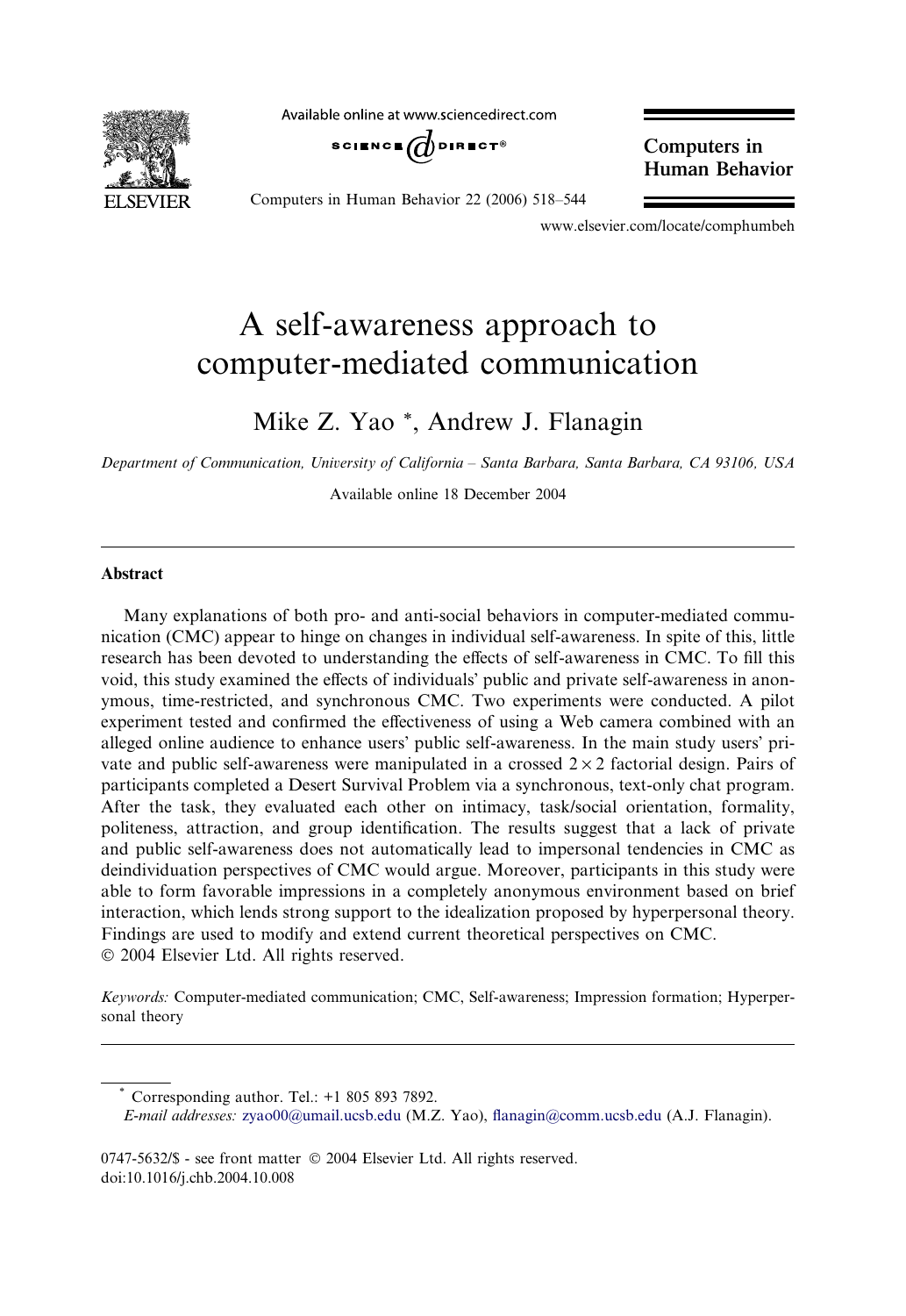# 1. Introduction

Early perspectives on computer-mediated communication (CMC) suggested that the text-based and visually anonymous environment endemic to CMC lacked the capacity to deliver rich social information (see [Culnan & Markus,](#page-24-0) [1987](#page-24-0) and [Walther, 1996](#page-26-0) for reviews). Therefore, it was claimed that CMC inherently hindered interpersonal communication or even encouraged the development of uninhibited impersonal interactions such as ''flaming'' ([Kiesler, Siegel, &](#page-24-0) [McGuire, 1984; Siegel, Dubrovsky, Kiesler, & McGuire, 1986; Sproull & Kiesler,](#page-24-0) [1991\)](#page-24-0).

More recent research has challenged this deterministic view. For example, the Social Identity Model of Deindividuation Effects (SIDE) ([Postmes, Spears, &](#page-25-0) [Lea, 2000, 2002; Reicher, Spears, & Postmes, 1995\)](#page-25-0) proposes that the visually anonymous environment of CMC heightens ones sensitivity to group and social identities, and how an individual acts in CMC depends on the salience of the individual's group identity and the norms of the group in which the individual is communicating ([Postmes, Spears, & Lea, 1998; Reicher et al., 1995; Spears](#page-25-0) [& Lea, 1992, 1994](#page-25-0); see also [Lee & Nass, 2002\)](#page-25-0). In addition, [Walther \(1992\)](#page-26-0) found that, over time, CMC users adapted to the computer-mediated environment and developed interpersonal relationships similar to relationships formed face-to-face, or that even exceeded their personalness in key ways ([Walther,](#page-26-0) [1996\)](#page-26-0). Finally, individual personality traits have been shown to influence group outcomes in computer-mediated teams (Thatcher  $\&$  De LaCour, 2003). These perspectives represent a migration in CMC research away from technologically deterministic explanations premised thinly on the notion of deindividuation, and toward a more complete consideration of contextual, social, and cognitive factors that more fully explain individuals attitudes and behaviors in this context.

This evolution parallels social psychological research in the last few decades that has identified anonymity and the lack of self-awareness as two of the most important conditions that may lead to the state of deindividuation (e.g., [Diener,](#page-24-0) [1980; Duval & Wicklund, 1972; Zimbardo, 1969](#page-24-0)). However, although extensive research has been devoted to understanding the effects of anonymity in CMC, very few empirical studies have examined the influence of self-awareness in this context. Thus, this study proposes individual self-awareness as a crucial variable serving to partially reconcile disparate perspectives on individual behaviors within CMC.

To do this, CMC theories are reviewed in relation to key concepts from the self-awareness perspective. Three dominant CMC theories are then discussed from the standpoint of self-awareness and are reconsidered with regard to how selfawareness can influence communicative behavior. Next, two experiments are reported that together test the effects of individuals' private and public self-awareness in anonymous, time-restricted, synchronous CMC. Finally, results are interpreted within these theoretical contexts, and appropriate extensions and modifications are proposed.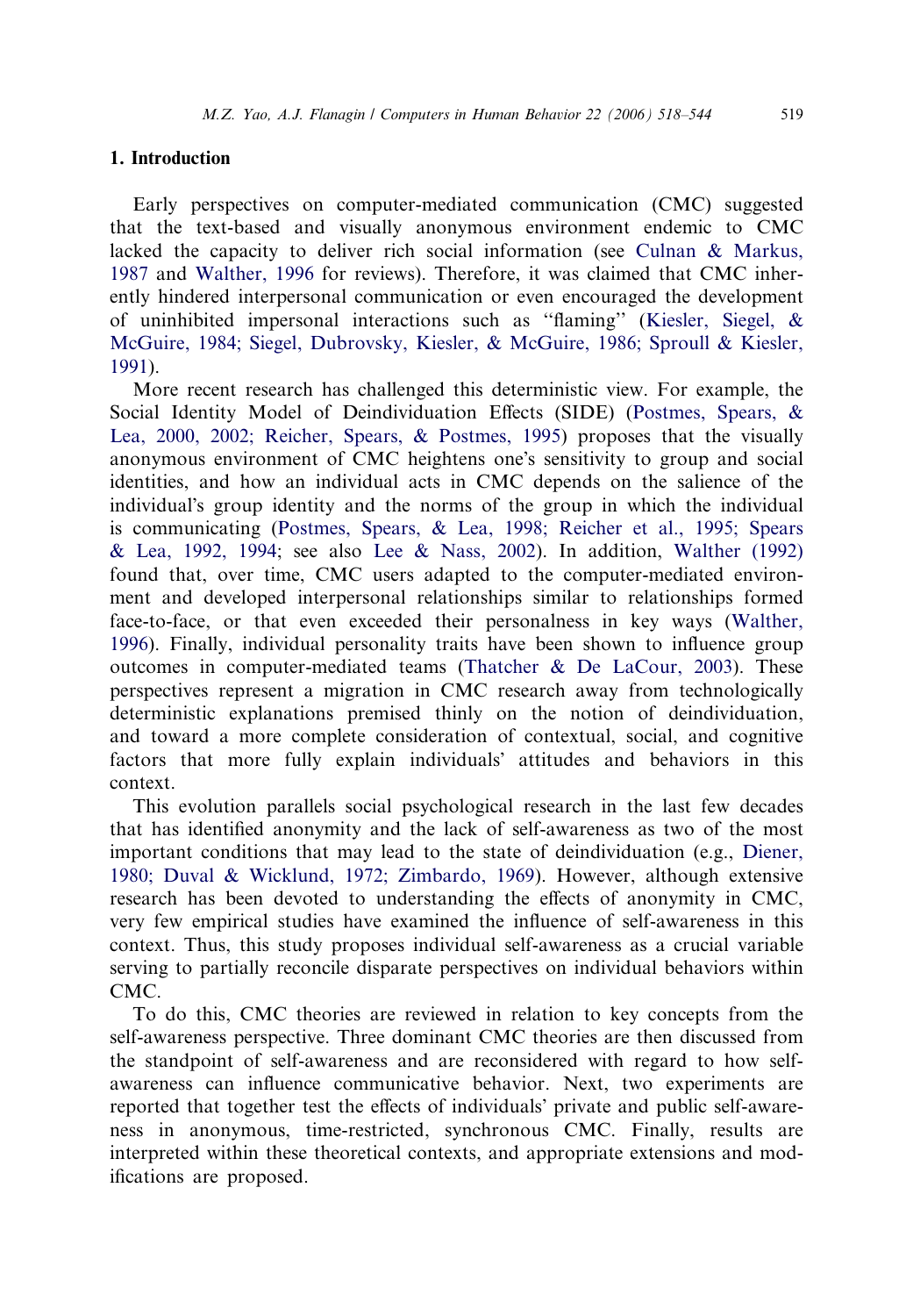## 1.1. Social and cognitive factors in CMC research

Walther'[s \(1992, 1994, 1996, 1997\)](#page-26-0) research has clearly shown that contextual factors such as communication duration (i.e., long-term vs. short-term) and the expectation of future interaction can dramatically alter the ways in which people act in CMC. Impersonal, task-oriented communication occurs mainly in short-term and timelimited CMC conditions [\(Walther, 1992, 1997\)](#page-26-0). Moreover, numerous studies from the SIDE perspective (e.g., [Postmes et al., 1998, Postmes, Spears, & Lea, 2002; Post](#page-25-0)[mes, Spears, Sakhel, & de Groot, 2001; Reicher et al., 1995; Spears & Lea, 1992\)](#page-25-0) provide evidence that anonymous CMC can actually enhance social influences, such as perceived situational group norms, if an individual has a salient group identity. Hence, the way in which users interact in CMC varies from situation to situation. Thus, the core concern of CMC research should no longer be a focus on the features of the medium. Instead, ''the worthwhile challenge is to find how CMC properties interact with social and cognitive factors in predictable and potentially controllable ways, leading to variable behaviors and judgments'' ([Walther, 1997, p. 343\)](#page-26-0).

Although recent CMC research has begun to recognize the importance of social and situational influences (e.g., time and identifiability) upon users' behavior (e.g., [Postmes et al., 1998, 2002; Postmes et al., 2001; Walther, 1992, 1996, 1997\)](#page-25-0), few studies have examined the influence of psychological factors. Nonetheless, many psychological and cognitive variables have been identified by a wide range of perspectives in social psychology as crucial mediating behavioral factors [\(Duval & Wicklund, 1972;](#page-24-0) [Mead, 1934; Scheier & Carver, 1980, 1988\)](#page-24-0). For example, individual self-awareness has been linked to self-evaluation [\(Duval & Wicklund, 1972](#page-24-0)), deindividuation ([Fes](#page-24-0)[tinger, Pepitone, & Newcomb, 1952; Singer, Brush, & Lublin, 1965; Zimbardo,](#page-24-0) [1969](#page-24-0)), conformity [\(Duval & Wicklund, 1972; Insko, Worchel, Songer, & Arnold,](#page-24-0) [1973; Scheier & Carver, 1980](#page-24-0)), and self-disclosure [\(Franzoi, Davis, & Markwiese,](#page-24-0) [1990; Joinson, 2001](#page-24-0)). These same phenomena have also been the focus of a great deal of CMC research.

Deindividuation, for example, is often seen as a key factor that may influence CMC (e.g., [Kiesler et al., 1984; Reicher et al., 1995](#page-24-0)). According to the theory of deindividuation [\(Diener, 1980; Zimbardo, 1969\)](#page-24-0), some social conditions, such as being in a large crowd or being anonymous, may cause individuals to decrease their self-awareness and cease to view themselves as distinct individuals (i.e., they are ''deindividuated''). This lack of self-awareness and increased deindividuation may lead to a reduction of self-evaluation [\(Duval & Wicklund, 1972](#page-24-0)) which can cause anti-normative and uninhibited behavior [\(Festinger et al., 1952; Singer](#page-24-0) [et al., 1965; Zimbardo, 1969\)](#page-24-0). Some CMC researchers believe that reduced social cues within CMC may provide an environment in which individuals are deindividuated [\(Kiesler et al., 1984\)](#page-24-0). Much of the debate in CMC research surrounds the question of when, under what conditions, and in what ways deindividuation may influence behaviors in CMC. Because self-awareness and deindividuation have been consistently linked [\(Diener, 1980; Zimbardo, 1969](#page-24-0)), changes in selfawareness have been proposed to account for both pro- and anti-social behaviors in CMC ([Joinson, 2001](#page-24-0)).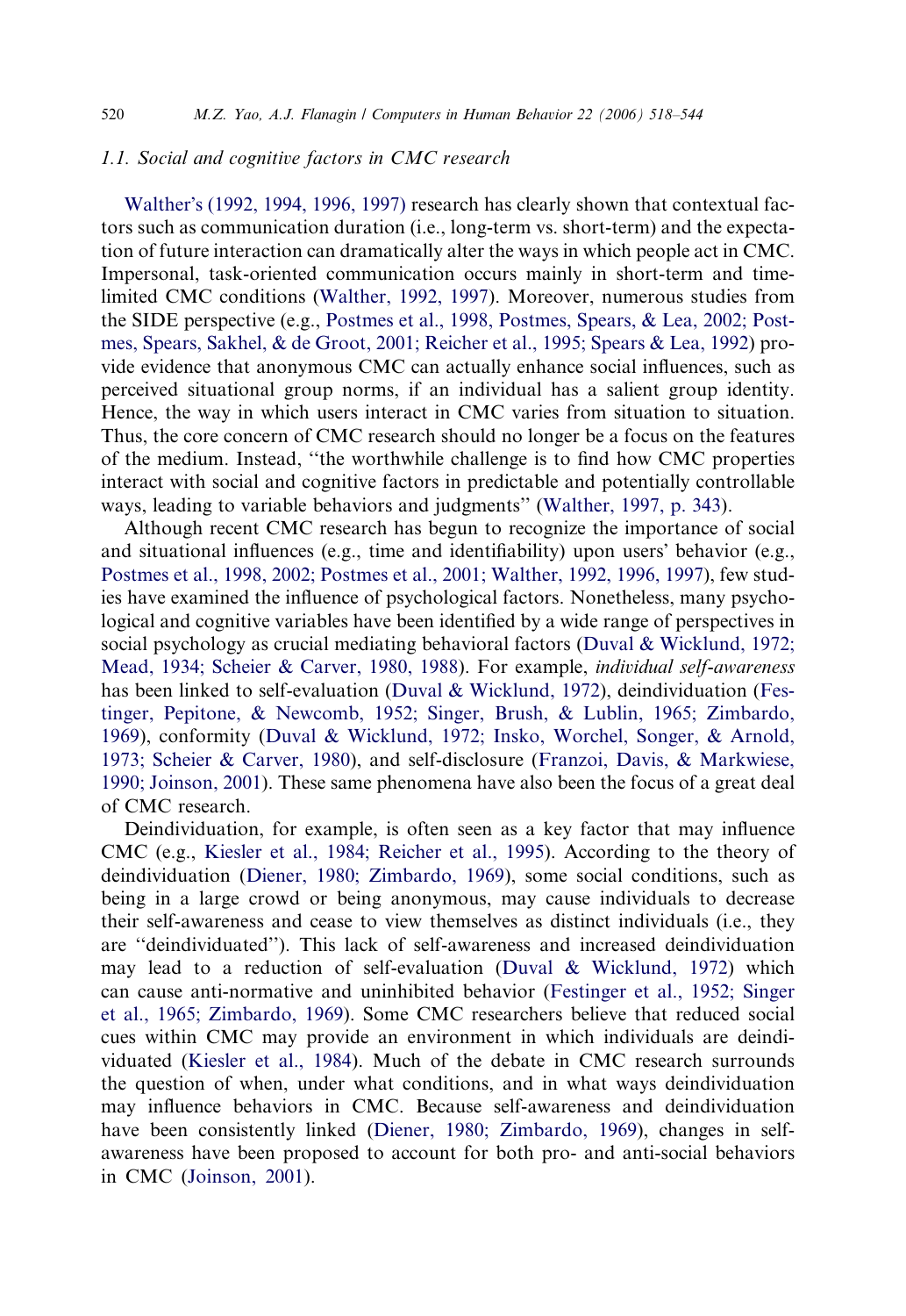Despite its relevance, however, few studies have carefully explicated, explicitly measured, or closely examined self-awareness in CMC (for exceptions see [Adrian](#page-24-0)[son, 2001; Joinson, 2001; Matheson & Zanna, 1988, 1989, 1990\)](#page-24-0). Moreover, at times the effects of self-awareness in CMC have been inferred, and researchers have dismissed the effects of self-awareness in CMC altogether based on dubious measures.  $1$ To properly gauge the effects of self-awareness on individual behaviors in CMC, researchers must assess its influence directly, in relation to associated concepts, in an environment that minimizes spurious conclusions.

# 1.2. Self-awareness

The self-awareness perspective suggests that, at any given moment, an individual's attention can be directed either outward to the external environment toward things such as tasks, other people, or the social context, or directed inward to various aspects of the self ([Duval & Wicklund, 1972\)](#page-24-0). The different features of the self can be categorized into two major parts: the private and public selves [\(Buss, 2001](#page-24-0)). The private self includes, for instance, personal beliefs, hidden inner feelings, thoughts, and memories that are covert to others including religious beliefs and childhood memories. The public self consists of overt displays ([Fenigstein, Scheier,](#page-24-0) [& Buss, 1975\)](#page-24-0) such as physical appearance, table manners, and accent.

The concepts of private and public self-awareness are derived from, and closely related to the theory of objective self-awareness [\(Duval & Wicklund, 1972](#page-24-0)). [Duval](#page-24-0) [and Wicklund \(1972\)](#page-24-0) postulated that an individual's consciousness is directed either toward one's self or toward the external environment. They defined "objective selfawareness" as a state of consciousness in which an individual's attention is focused on the self, such as contemplation of ones own feelings, personal history, or body. An objectively self-aware person engages in a process of self-evaluation that constitutes a potential discrepancy between one's standards and actual behavior: the more negative the discrepancy, the more negative a person's self-evaluation becomes.

[Duval and Wicklund \(1972\)](#page-24-0) further posited that any situational cues that remind people of themselves could potentially heighten their self-focusing attention. In a series of studies [\(Duval & Wicklund, 1972; Ickes, Wicklund, & Ferris, 1973](#page-24-0)), objective self-awareness was induced in laboratories by the presence of a mirror, a television camera, or a tape-recording of one's own voice. However, these experimental manipulations of objective self-awareness yielded inconsistent findings. For example, several studies ([Duval & Wicklund, 1972; Insko et al., 1973](#page-24-0)) found that the presence of a camera caused participants to change their attitudes and agree more with positions that they believed to be held by the majority. Yet, when [Scheier and Carver](#page-25-0)

<sup>&</sup>lt;sup>1</sup> For example, [Postmes et al. \(2000\)](#page-25-0) inferred self-awareness based on the frequency of participants' use of ''I'' or ''me'' in their interactions and [Postmes et al. \(2001\)](#page-25-0) measured self-awareness with two selfreported items. Even when measured more consistently with its conceptualization, self-awareness is often not experimentally manipulated [\(Adrianson, 2001; Matheson & Zanna, 1988, 1990\)](#page-24-0).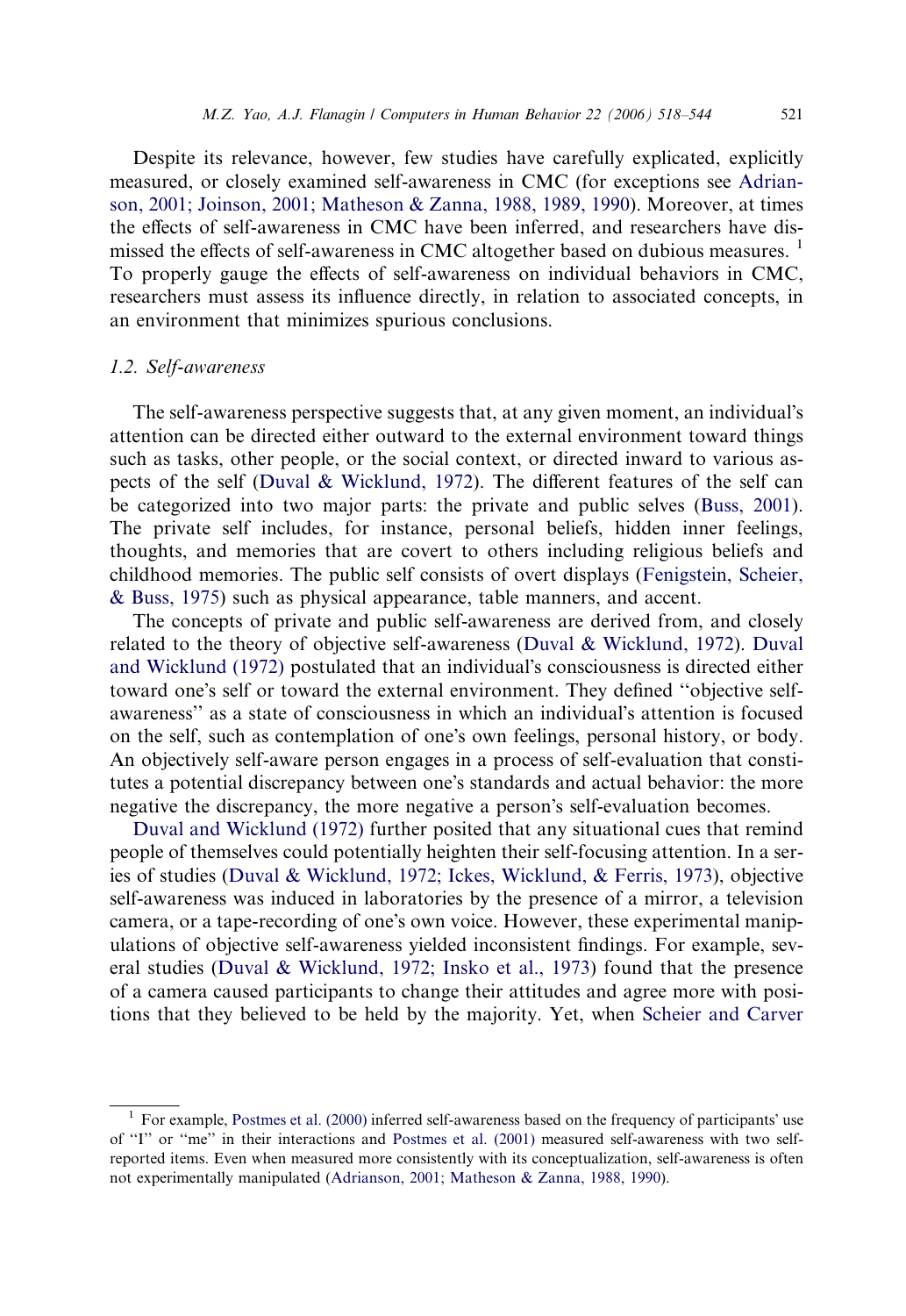[\(1980\)](#page-25-0) used a small mirror to induce the objective self-awareness, they found a significant decrease in such attitude change.

[Fenigstein et al. \(1975\)](#page-24-0) (see also [Buss, 2001\)](#page-24-0) argued that subcategories exist within the notion of self, with one part representing hidden inner feelings, thoughts, and memories inaccessible to others, and another part that is more socially constructed and overtly displayed to the external environment. They termed the more personal aspects the ''private'' self, and those socially constructed aspects the ''public'' self and noted that it is necessary to differentiate between the aspects of self—public or private—when studying the object of self-focused attention. They further argued that certain situational cues such as a mirror would heighten one's private self-awareness, whereas other situational cues such as a camera would direct one's self-focused attention toward the public self-aspects. [Scheier and Carver \(1980\)](#page-25-0) used this observation to reconcile discrepancies in objective self-awareness research by arguing that the mirror caused the participants to be more aware of their previously held beliefs (i.e., who they are), whereas the presence of the television camera caused participants to be more aware of the appropriateness of their behavior according to perceived norms (i.e., who they should be).

Private and public self-awareness have been linked to a number of social and psychological phenomena. Public self-awareness has consistently been found to cause conformity toward perceived majority opinions [\(Duval & Wicklund, 1972; Froming,](#page-24-0) [Walker, & Lopyan, 1982; Scheier & Carver, 1980; Wicklund & Duval, 1971](#page-24-0)). Private self-awareness, on the other hand, has been shown to cause individuals to be more aware of, and more responsive to, their emotions [\(Scheier, 1976; Scheier & Carver,](#page-25-0) [1977](#page-25-0)). In the presence of a small mirror, for example, individuals tend to make internal causal attributions in events with either negative or positive outcomes (Duval  $\&$ [Wicklund, 1972](#page-24-0)). [Ickes, Layden, and Barnes \(1978\)](#page-24-0) found that privately self-aware individuals, when confronted with the question of ''who am I?,'' are more likely to disclose their personal interests and less likely to describe themselves in terms of abstract social categorizations. More recently, [Joinson \(2001\)](#page-24-0) found that heightened private self-awareness, when combined with reduced public self-awareness, was associated with significantly higher levels of spontaneous self-disclosure in CMC. Overall, research suggests that heightened private self-awareness makes individuals more aware of their own inner feelings, attitudes, and beliefs. Consequently, their actions become more consistent with these thoughts. Public self-awareness, on the other hand, leads people to be more aware of who they should be, and prompts them to act according to how they should act, instead of how they may want to act, in social situations [\(Carver & Scheier, 1998, 1999](#page-24-0)).

## 1.3. Self-awareness and deindividuation effects

The psychological state of deindividuation ([Diener, 1980; Zimbardo, 1969\)](#page-24-0) refers to situations in which people lose the sense of being unique individuals. The application of deindividuation to CMC relies on the view that ''computermediated communication seems to comprise some of the same conditions that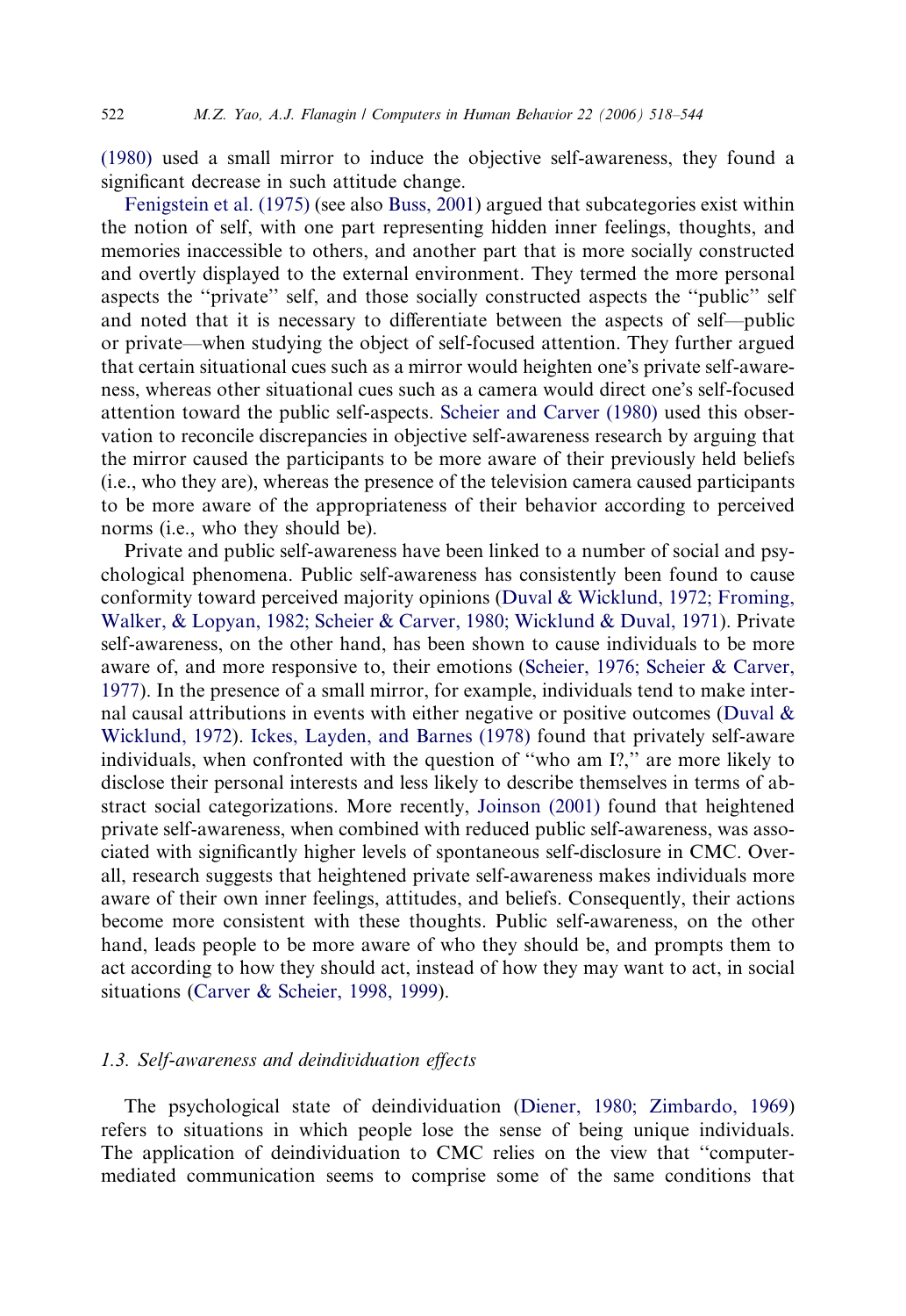are important for deindividuation—anonymity, reduced self-regulation, and reduced self-awareness'' [\(Kiesler et al., 1984, p. 1126\)](#page-24-0). More specifically, the reduction of social cues in CMC is believed to decrease users' overall self-awareness, leading to a state of deindividuation, thereby fostering interactions that are more task-oriented, impersonal, and in some cases even uninhibited and anti-normative [\(Kiesler et al., 1984](#page-24-0)).

Although evidence suggests that it is overly deterministic to view CMC as an inherently impersonal medium that automatically reduces self-awareness (e.g., [Lea,](#page-24-0) OShea, Fung, & Spears, 1992; O[Sullivan & Flanagin, 2003; Spears & Lea, 1994;](#page-24-0) [Walther, 1992, 1994, 1996; Walther, Anderson, & Park, 1994](#page-24-0)), it is equally problematic to assume that changes in one's self-awareness have no effect on CMC. In other words, although not all CMC contexts will lead to deindividuation, some CMC conditions may alter users' self-awareness and subsequently influence their behavior. Therefore, if a reduction in self-awareness is the primary triggering factor for deindividuation in CMC, an increase in self-awareness should reduce the impersonal tendency that is commonly linked to deindividuation. Indeed, as discussed earlier, individuals with heightened private self-awareness should be more aware of their inner thoughts and emotions as compared to individuals without enhanced private selfawareness. Moreover, when one's attention is focused inward towards the private self (i.e., privately self-aware), less attention should be paid to the external environment, such as a task at hand. Thus, it is expected that in anonymous, synchronous, and time-restricted CMC:

 $H1_{a-b}$ : individuals with heightened private self-awareness will display a greater level of: (a) intimacy and (b) social orientation (versus task orientation) than will individuals without heightened private self-awareness.

On the other hand, past research suggests that heightened public self-awareness will cause an individual to be more cognizant of, and act more consistently with, perceived social norms. In anonymous, synchronous, and time-restricted CMC, individuals with enhanced public self-awareness, should be more aware of the social norm that guides an initial conversation between strangers. Thus, it is expected that:

 $H1_{c-d}$ : individuals with heightened public self-awareness will display a greater level of: (c) formality and (d) politeness than will individuals without heightened public self-awareness.

Further, although privately self-aware individuals may have a tendency to display more affection and intimacy, an increase in public self-awareness should cause them to evaluate the social appropriateness of such actions in the given social context (i.e., anonymous CMC). Thus, an interaction effect can be expected such that:

H1e: individuals with heightened private self-awareness, but without heightened public self-awareness, will exhibit the greatest levels of intimacy and social (versus task) orientation; individuals with neither heightened private selfawareness nor heightened public self-awareness will exhibit the lowest level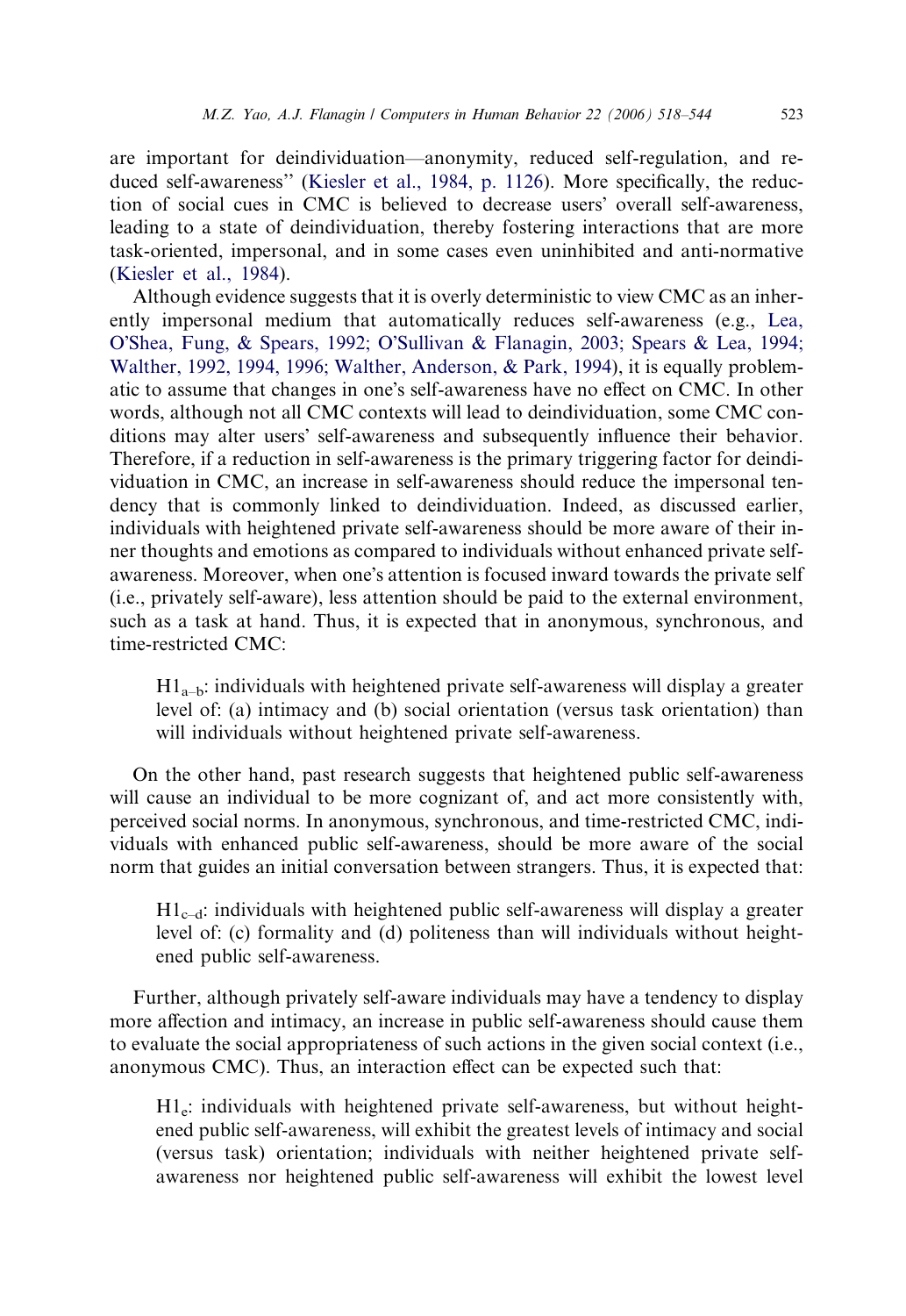of intimacy and social orientation; and individuals with heightened public selfawareness will exhibit moderate levels of intimacy and social orientation, regardless of levels of private self-awareness.

# 1.4. Self-awareness and hyperpersonal communication

The hyperpersonal perspective ([Walther, 1996, 1997\)](#page-26-0) suggests that the visually anonymous environment of CMC creates an opportunity for users to achieve more favorable impressions and to develop greater intimacy than in face-to-face (FtF) situations. Walther argues that the visual anonymity of CMC enables users to mask physical or behavioral cues that are undesirable, and selectively self-disclose more favorable information. Asynchronous CMC in particular allows individuals to edit messages for more purposeful and desirable self-presentation. Thus, when communicating via computer-mediated means, receivers tend to idealize impressions of their communication partners [\(Walther, 1996, 1997\)](#page-26-0). Additionally, individuals engage in a process of behavioral confirmation in order to actively seek cues from communication partners that are consistent with their idealized impression. Through these processes, communication partners develop more intimate social interactions than those occurring in typical FtF encounters over time.

The process of selective self-presentation is particularly relevant to the selfawareness perspective. In order for an individual to engage in selective presentation, two conditions must be met. First, individuals must be fully aware of their own physical appearance, behaviors, and personality traits. Second, individuals must make a judgment about which aspects of their selves are socially desirable and which are not. As noted earlier, the state of private self-awareness would make an individual more aware of their inner feelings, attitudes, and beliefs, whereas public self-awareness would lead to an awareness of how one should act, feel, and behave in the situation. Therefore, a privately and publicly self-aware individual would be more likely to engage in effective selective self-presentation. Although it is important to note that the actual development of a hyperpersonal relationship would require a long-term partnership ([Walther, 1997](#page-26-0)), behavioral cues of a hyperpersonal tendency (i.e., selective selfpresentation and idealization of others) could be detected during short-term interactions. Thus, it is expected that, in anonymous, synchronous, and time-restricted CMC:

 $H2<sub>a-b</sub>$ : (a) individuals with heightened private self-awareness will be perceived to be more socially attractive than will individuals without heightened private self-awareness, and (b) individuals with heightened public self-awareness will be perceived to be more socially attractive than individuals without heightened public self-awareness.

# 1.5. Self-awareness and social identity model of deindividuation effects (SIDE)

Self-categorization theory (see [Turner, Hogg, Oakes, Reicher, & Wetherell,](#page-26-0) [1987](#page-26-0)) posits that there are three levels of abstraction of self-categorization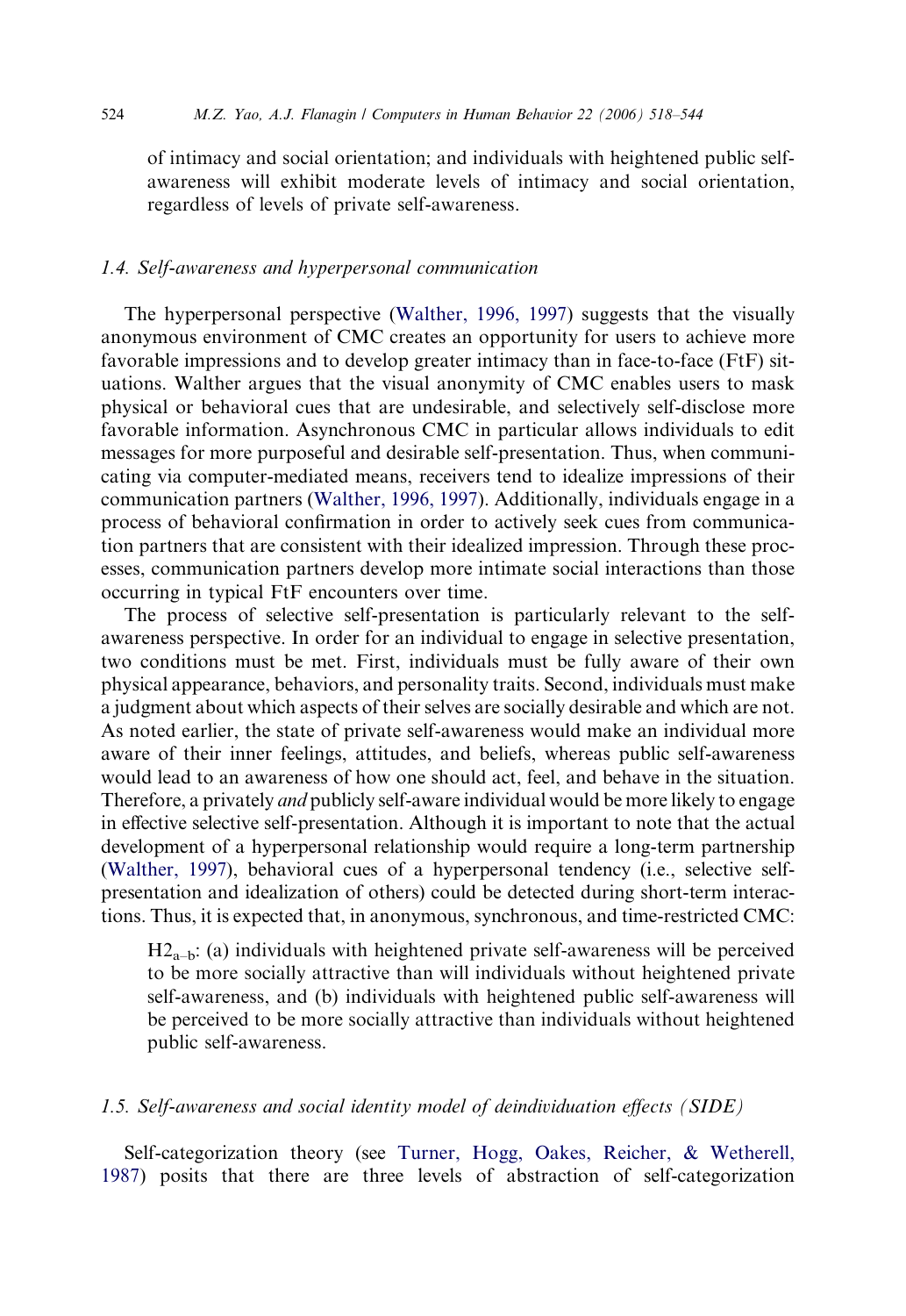important in the social self-concept: personal identity (the self as an individual), social identity (the self as a member of social groups), and interspecies identity (the self as a human being). Different levels of self-categorization may be salient at different times, in different social contexts. The process of self-categorization at all levels follows the principle of meta-contrast; that is, within a given frame of reference, objects tend to be grouped together when the differences between them (intra-class differences) are less than the differences between these objects as a whole and other groups of objects (inter-class differences) [\(Turner et al., 1987](#page-26-0)). As such, one's self-categorization depends upon the outgroup norms to which the individual compares, and the relative position they hold within the ingroup. Thus, group behavior represents a shift of one's self-definition to a salient categorization [\(Abrams & Brown, 1989](#page-24-0)).

The SIDE model [\(Postmes et al., 1998; Spears & Lea, 1992, 1994](#page-25-0)) combines the notion of self-categorization with social identity theorys [\(Hogg & Abrams,](#page-24-0) [1988; Tajfel & Turner, 1979](#page-24-0)) emphasis on salient social identity (see [Abrams,](#page-24-0) [1990\)](#page-24-0) to propose that the visually anonymous environment of CMC heightens one's sensitivity to group and social identities. An individual's behavior in CMC depends on the salience of the individual's group identity and the norm of the group in which the individual is communicating [\(Postmes et al., 1998; Rei](#page-25-0)[cher et al., 1995; Spears & Lea, 1992, 1994\)](#page-25-0). When group identity is salient, an individual is more susceptible to the influence of group norms, social attraction to group members, stereotypes, and in-group biases ([Lea & Spears, 1995\)](#page-24-0). In this manner, the SIDE model can provide insights into how contextual factors such as anonymity can influence the ways in which people communicate in CMC based on their salient group or individual identities. <sup>2</sup>

However, users of CMC often engage in extensive social interactions with other individuals in isolated private settings in the absence of the physical presence of the person with whom they interact. These environments have posed new challenges for intergroup theories. Specifically, the notion of selfcategorization relies on the utilization of available social information to engage in inter- and intra-group comparisons. In the visually anonymous environment of CMC, many obvious group cues such as skin color, sex, and accent are not easily detected. Thus, although the SIDE model is useful to explain differences between anonymous and identified (non-anonymous) CMC conditions in which social identities are activated by experimental stimuli, it becomes inadequate in the absence of salient outgroups, or in truly anonymous situations where intergroup or intragroup comparisons are difficult due to the lack of social information.

<sup>&</sup>lt;sup>2</sup> However, because salient group or individual identities are almost always induced through experimental manipulations in SIDE model studies (e.g., [Postmes et al., 1998; Spears & Lea, 1992,](#page-25-0) [1994\)](#page-25-0), it is unclear when, or under what conditions, an individual's group or individual identity will be salient. Thus, the reliance on the social identity approach to CMC may be inadequate in situations where it would be difficult to form salient identities, such as a short-term anonymous interaction.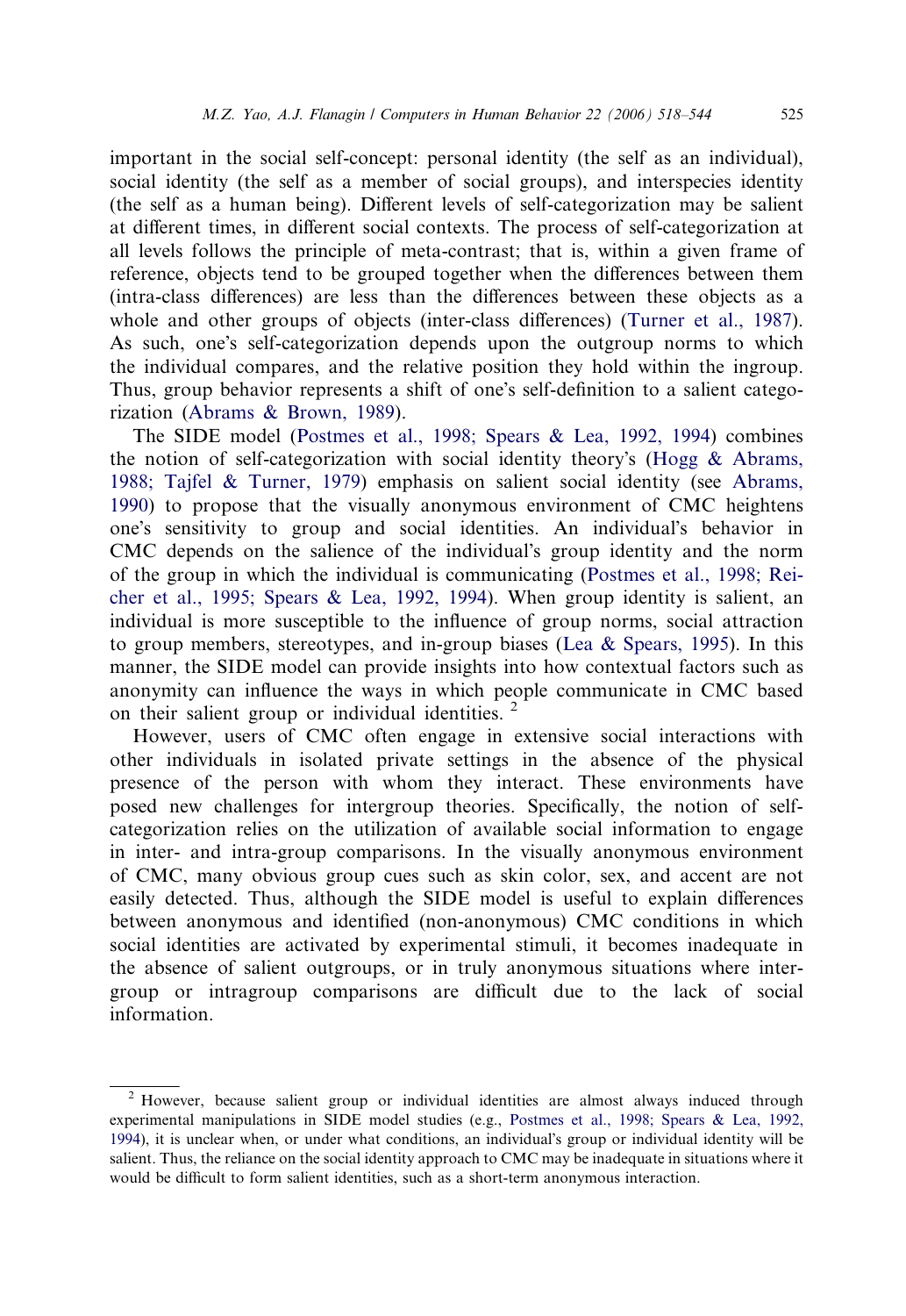Despite many differences between self-awareness theory and social identity-based perspectives, they share some basic assumptions that are widely held in social psychology ([Turner et al., 1987](#page-26-0)). Specifically, both theories recognize self-concept as a part of the cognitive component of the self and both perspectives are used to explain the behavior of group members in terms of the impact of different aspects of the self ([Abrams & Brown, 1989](#page-24-0)). The perspectives diverge in their analysis of when, and through what psychosocial process, the different self-aspects become relevant or salient. Whereas social identity-based theories rely on intergroup comparisons, selfawareness theory focuses on self-directed attention. It is thus plausible that when intergroup comparisons are difficult, as in anonymous CMC, self-awareness will become the primary self-regulating mechanism.

Moreover, as discussed earlier, research from the self-awareness perspective has shown that conformity to social and group norms is most often the result of public self-awareness ([Froming et al., 1982; Scheier & Carver, 1980\)](#page-24-0). In other words, when an individual's attention is focused on the public self, he or she will be more likely to conform to perceived group norms. Thus, we expect that, in anonymous, synchronous, and time-restricted CMC:

 $H3<sub>a-b</sub>$ : (a) individuals with heightened public self-awareness will report greater group identification than will individuals without heightened public self-awareness, whereas (b) individuals with heightened private self-awareness will report less group identification than will individuals without heightened private self-awareness.

Two studies—a pilot study and the main experiment—were conducted to examine the effects of an individual's private and public self-awareness in CMC. The pilot study located an effective and ecologically valid manipulation of public self-awareness. The main experiment tested the proposed hypotheses.

## 2. Pilot study

Public self-awareness is effectively heightened by the presence of television cameras or audiences [\(Buss, 2001; Duval & Wicklund, 1972; Insko et al., 1973; Scheier](#page-24-0) [& Carver, 1980](#page-24-0)). However, the use of such experimental manipulations poses a challenge to the ecological validity of self-awareness in the CMC environment. Consequently, the purpose of pilot study was to find a valid way to enhance public self-awareness in CMC.

# 3. Method

## 3.1. Participants, design, and procedure

Forty-three undergraduate students ( $N = 43$ ) enrolled in upper division courses participated in the pilot study, and each received a free movie ticket (\$5.00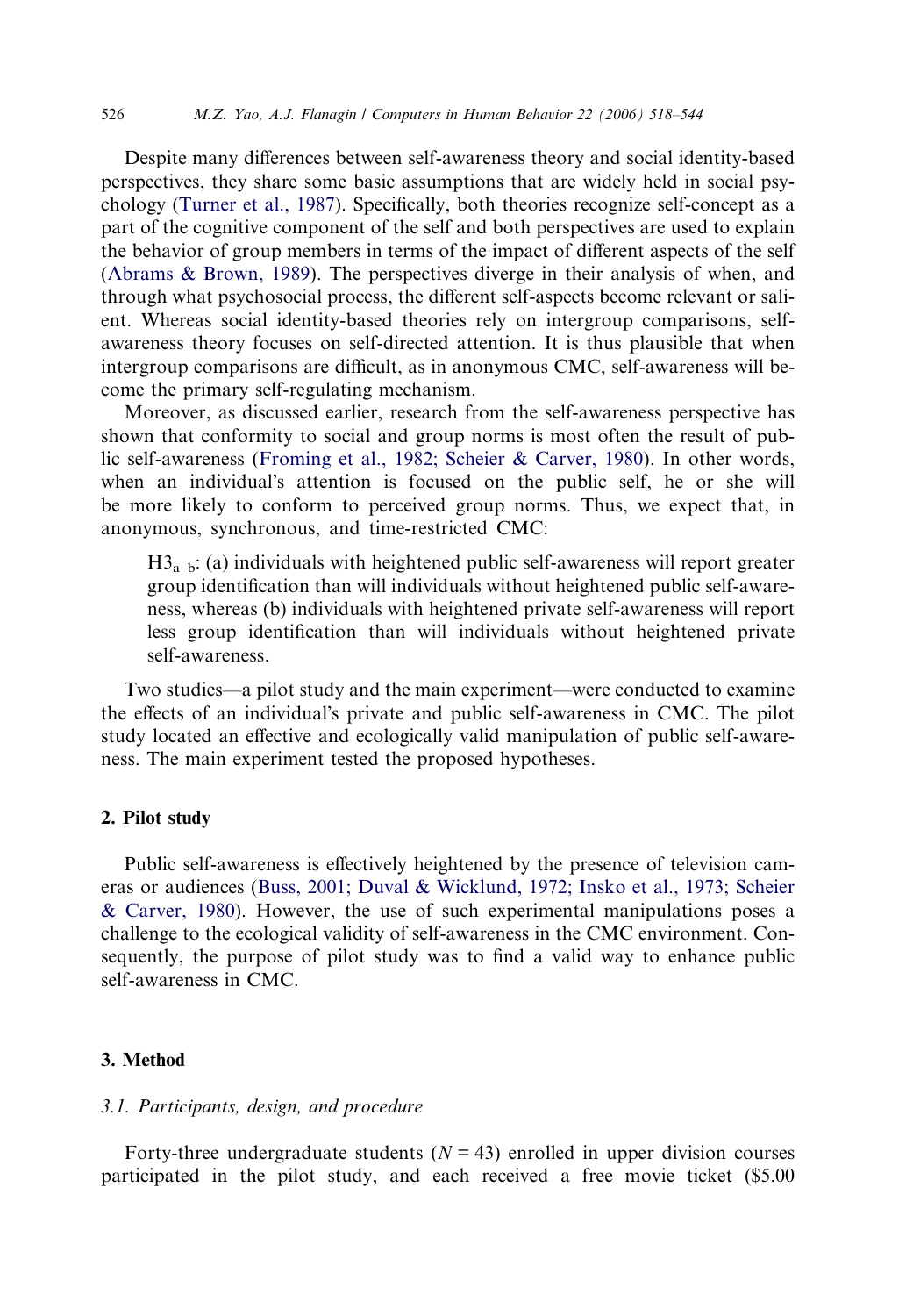value) for their participation. There were three experimental conditions—a control group and two treatment groups—to which participants were randomly assigned. A conventional video camera was used to enhance public self-awareness in one treatment condition and a Web camera (Web Cam) was used in the other treatment condition. There was no camera in the control condition. In all three conditions, participants were instructed to read and solve a ''Wilderness Survival Problem (WSP)," in which they were guided to imagine that they were trapped in an unknown forest covered by snow after a plane crash, and to rank 12 salvaged survival items in the order of their importance for survival. The stimulus story was presented via a Web site created by the researchers. After completing the WSP all participants responded to an online post-stimulus questionnaire.

## 3.2. Experimental manipulations

The perceived existence of a peer audience was used to enhance public self-awareness and was achieved by the use of either a Web Cam or a conventional Hi8 video camera. In the Web Cam condition  $(n = 15)$ , a small Web camera was placed on top of the computer monitor. Upon arrival to the lab, participants in this condition were seated in front of the computer, upon which a small window showing real time images of the participants sitting in front of the computer station was displayed. A research assistant first told the participants that this image was being transmitted via the Internet, and that a group of undergraduate students was viewing this image at a different location as a part of a separate research project. The research assistant then closed the Web Cam window so that the participants could no longer see themselves on the computer monitor. At this point, the participants were left alone in the computer lab to solve the WSP.

In the video camera condition ( $n = 15$ ), a Hi8 camcorder was placed on a tripod next to the computer station. The participants in this condition were told that they were being recorded for research purposes while solving the WSP and that the recorded images would be analyzed by a group of undergraduate students in a separate study.

In the control condition  $(n = 13)$ , participants were given instructions only about the WSP. Neither the Web Cam nor the camcorder was used in this condition.

## 3.3. Public self-awareness measures

Nine 11-point Likert-type items taken from the Self Consciousness Scale ([Buss,](#page-24-0) [2001; Fenigstein et al., 1975](#page-24-0)) were modified and used to measure public self-awareness (see Appendix [A](#page-21-0)). Participants were instructed to think about their experience during the study, and indicate the degree to which they agreed or disagreed with each item on 11-point scales, where higher values indicated greater agreement. These items formed a highly reliable measure of self-reported public self-awareness  $(\alpha = .90)$ .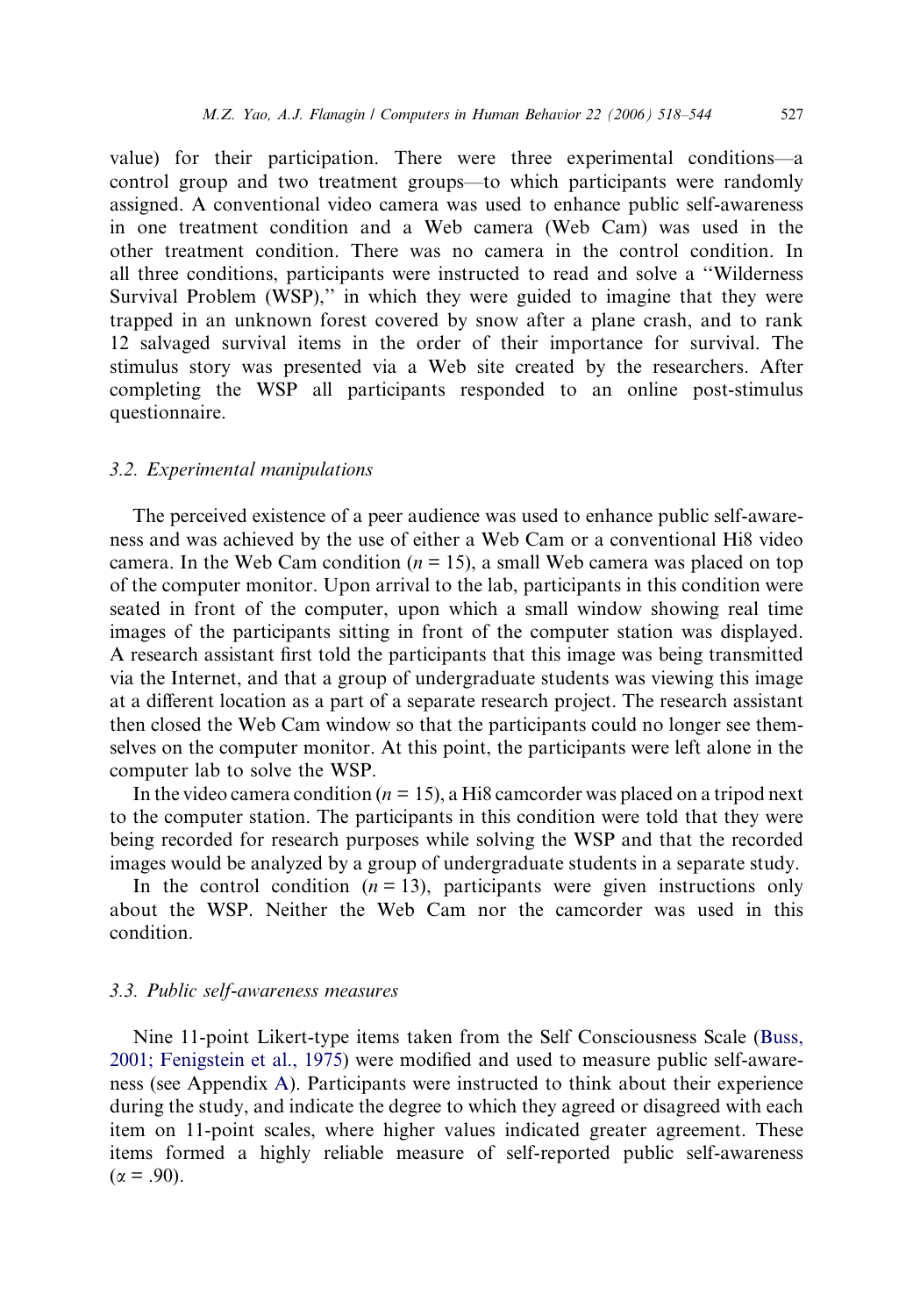# 4. Results

Two independent samples  $t$  tests were used to assess the effects of the two treatment conditions upon reported public self-awareness as compared to the control condition. Data from one participant in the control condition was excluded from all analyses due to the fact he failed to detect the two reverse-coded items in the scale and his average score of public self-awareness, 9.3, was five standard deviations above the sample mean of the control condition  $(M = 3.47)$ ,  $SD = 1.09$ ).

As expected, the first independent samples  $t$  test revealed that the video camera group ( $M = 5.06$ ,  $SD = 2.22$ ) scored significantly higher on public self-awareness than did the control group  $(M = 3.47, SD = 1.09)$ ,  $t(26) = -2.319, p < .05$ (two-tailed). Similarly, the Web Cam group  $(M = 5.25, SD = 2.55)$  also reported significantly more public self-awareness than the control group,  $t(26) = -2.462$ ,  $p < .05$  (two-tailed). Finally, there was no significant difference between the Web Cam group and the video camera group,  $t(28) = -.294$ , ns. The results of the pilot study suggested that the presence of a video camera and the use of a Web Cam, combined with a non-visible alleged audience, both heightened public self-awareness in CMC successfully. Because a Web Cam represents a significantly more naturalistic CMC environment than a conventional video camera, the Web Cam condition was chosen to manipulate public self-awareness in the main study.

## 5. Main study

# 5.1. Method

### 5.1.1. Design and experimental manipulations

This study employed a 2 (un-heightened vs. heightened private self-awareness)  $\times$  2 (un-heightened vs. heightened public self-awareness) factorial design. This design created four experimental conditions: (1) un-heightened private self-awareness and un-heightened public self-awareness (control), (2) heightened private self-awareness only, (3) heightened public self-awareness only, and (4) heightened private selfawareness and heightened public self-awareness. Based on past research [\(Joinson,](#page-24-0) [2001](#page-24-0)), the level of private self-awareness in this study was heightened by a video feed of each participant's own image that was displayed in a small window on their computer monitor. Based on findings from the pilot study, public self-awareness was manipulated by the use of a Web Cam combined with the presence of an alleged online audience.

Thus, in the control condition  $(n = 24)$ , no Web Cam was present and the participants were told that they would not be monitored in any way by anyone during the experiment. In the heightened private self-awareness condition  $(n = 26)$ , a Web Cam was placed on top of the computer and an image of the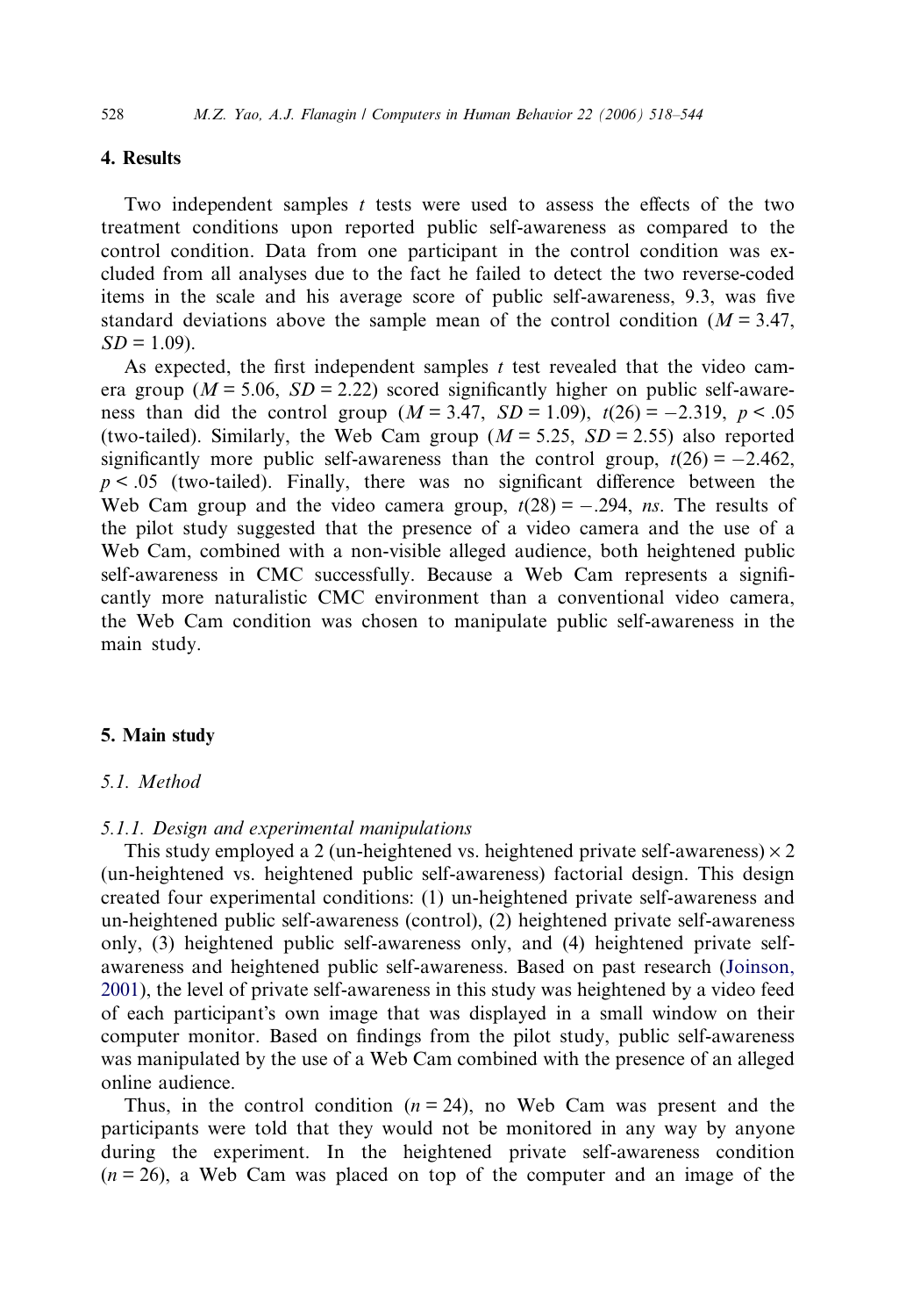participant was displayed in a small window on the computer monitor. Participants in this condition saw themselves while typing on the computer and were assured that the image they saw was not recorded or monitored by anyone. In the heightened public self-awareness condition  $(n = 24)$ , a Web Cam was also present; however, the participants in this condition could not see themselves. Instead, they were led to believe that the camera was on, and that a group of undergraduate students would be monitoring their actions in a separate location via the Internet. In the heightened public and heightened private self-awareness condition  $(n = 26)$ , a Web Cam was present and participants both saw themselves, and were told that their image was being monitored by a group of undergraduate students.

In all conditions, no visual images were actually recorded or monitored. Participants in all conditions were also assured that they were not seen by their task partners at any time during the study. In addition, participants were not given any information about the conditions to which their partners may be assigned.

## 5.1.2. Participants and procedure

Two different flyers were used to recruit participants for each experimental location separately. Three individuals were recruited for each session at each lab, but only one person was randomly chosen to participate in the actual experiment. This recruitment procedure prevented participants from knowing the identities of their partners. By this procedure, a total of 124 undergraduate students enrolled in lower division courses initially participated in the main study in exchange for research participation credit for their classes. Due to technical errors, data collected from 16 participants were dropped. Eight additional participants were also excluded because they were paired with partners of the opposite sex (as explained below). As a result, a total of 100 participants ( $N = 100$ ) remained in all phases of data analyses.

Two separate labs (A and B) located on different floors of the same building were used in the study. Labs resembled a single-occupant office and were similar in their size, lighting conditions, and furniture configurations. Procedures at both labs were identical: during each session, two participants, one in each lab, communicated via a custom-built online text-based chat program. To control for potential confounds created by sex differences, each participant in lab A was paired with a participant of the same sex in lab B, and both were assigned randomly to one of the four experimental conditions. Participants were not aware of the treatment groups to which their partner was assigned. The order of experimental conditions scheduled in each lab was counterbalanced so that participants in a particular condition were matched with equal numbers of people from different experimental conditions. All participants were given very specific instructions not to discuss anything with regard to their lab environment and experimental manipulations with their partners. To maintain anonymity, participants were instructed not to disclose their identities to their partners at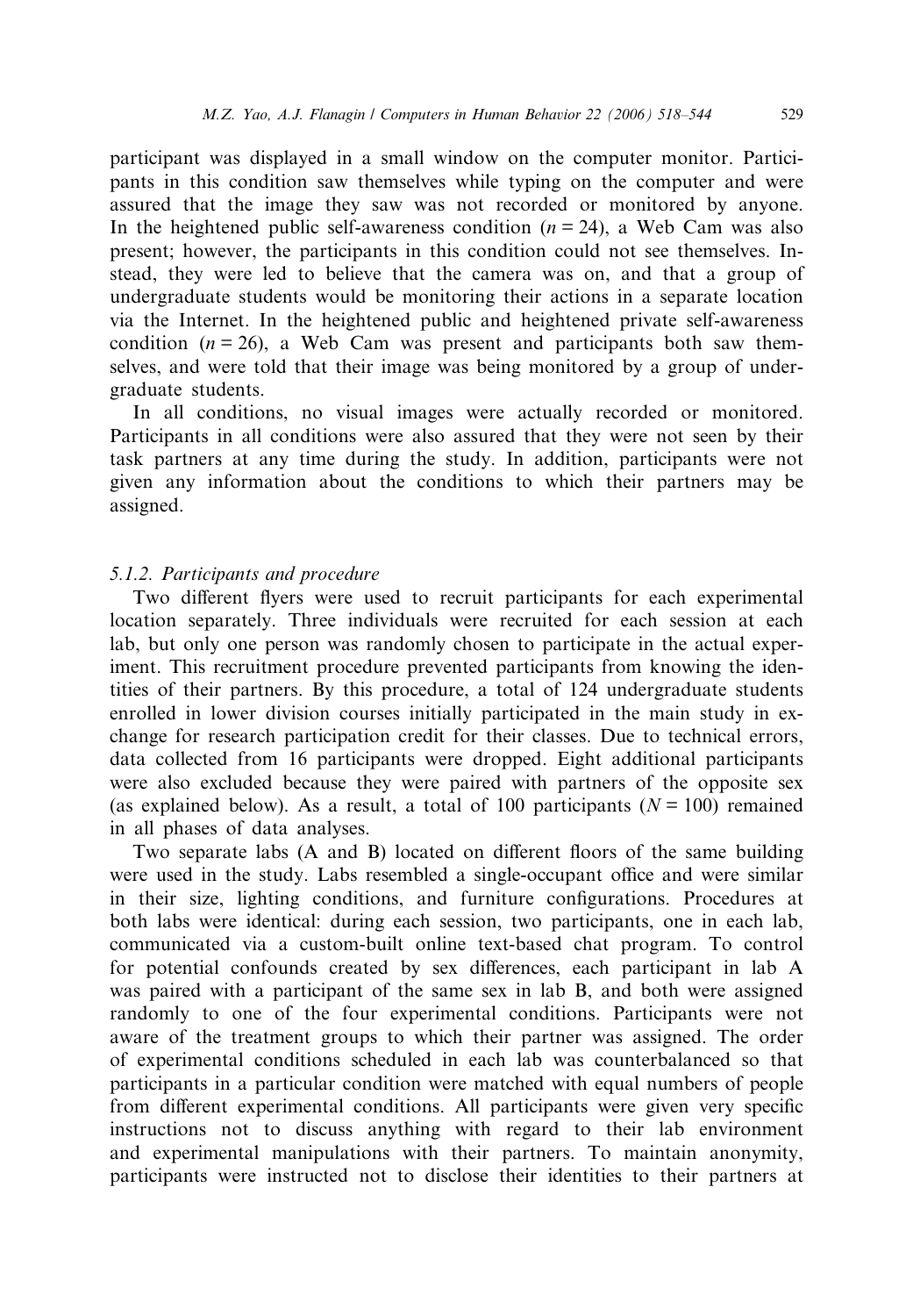any time during the experiment. A review of transcripts of all interactions after the completion of the experiment confirmed that all participants adhered to this directive.

Upon arrival to a lab, all participants completed a paper and pencil pre-stimulus questionnaire about their computer/Internet use, experience, and other demographic information. After completing the questionnaire, participants who were selected for the study were led to the computer station from which they would perform the instructed task. After giving oral and written instructions to the participants, the research assistants left the labs.

All participants were told that they were participating in a software testing experiment, the goal of which was to test a beta version of an online chat program. Participants were instructed not to discuss the design and features of the computer program with their partners because their partners might be assigned to a different version of the program. The cover story prevented participants from assuming that their partners received the same experimental treatment, yet it was vague enough so that no concrete details about the experiment were disclosed. Participants began the experiment by reading a ''Desert Survival Problem (DSP)'' scenario on a Web site that was similar to the ''Wilderness Survival Problem'' in the pilot study. This version of the DSP asked participants to imagine that they were trapped in the hot desert after an automobile accident. The participants were asked to rank 12 salvaged survival items in terms of their importance for survival. Modified versions of DSP have been used in past research as tasks that both created good experimental control and approximated features of normal conversations ([Burgoon et al.,](#page-24-0) [2002](#page-24-0)). Participants were not able to interact with their task partners during this part of the study.

Three minutes after they were linked to the DSP page, each participant was automatically logged on to the online chat room to discuss their DSP solutions with their task partners. During this part of the study, participants were given a generic user name of either "User A" or "User B," assigned randomly. There were two separate windows in this chat program. The window on the left side of the screen was the discussion window. Participants used this window to chat with their task partners and discuss the solution of the DSP in order to reach consensus. The window on the right was used to submit the final solutions for the DSP, and any information they wanted to formally submit to the researchers.

All participants were given 20 min to discuss the problem with their task partners and submit their answers together. Although they could submit the solution at any time within the 20-min time limit, they would be automatically logged off from the chat session once the timewas expired.Awarningmessagewasdisplayed on the computer screen 2 min before the time limit was reached. Upon submission of the solutions, participants were logged off from the chat room and automatically linked to a final online questionnaire. Each participant then completed the questionnaire that included items assessing the variables in this study. Upon completion of this questionnaire, participants were instructed to exit the room, and were thanked and debriefed by the researcher.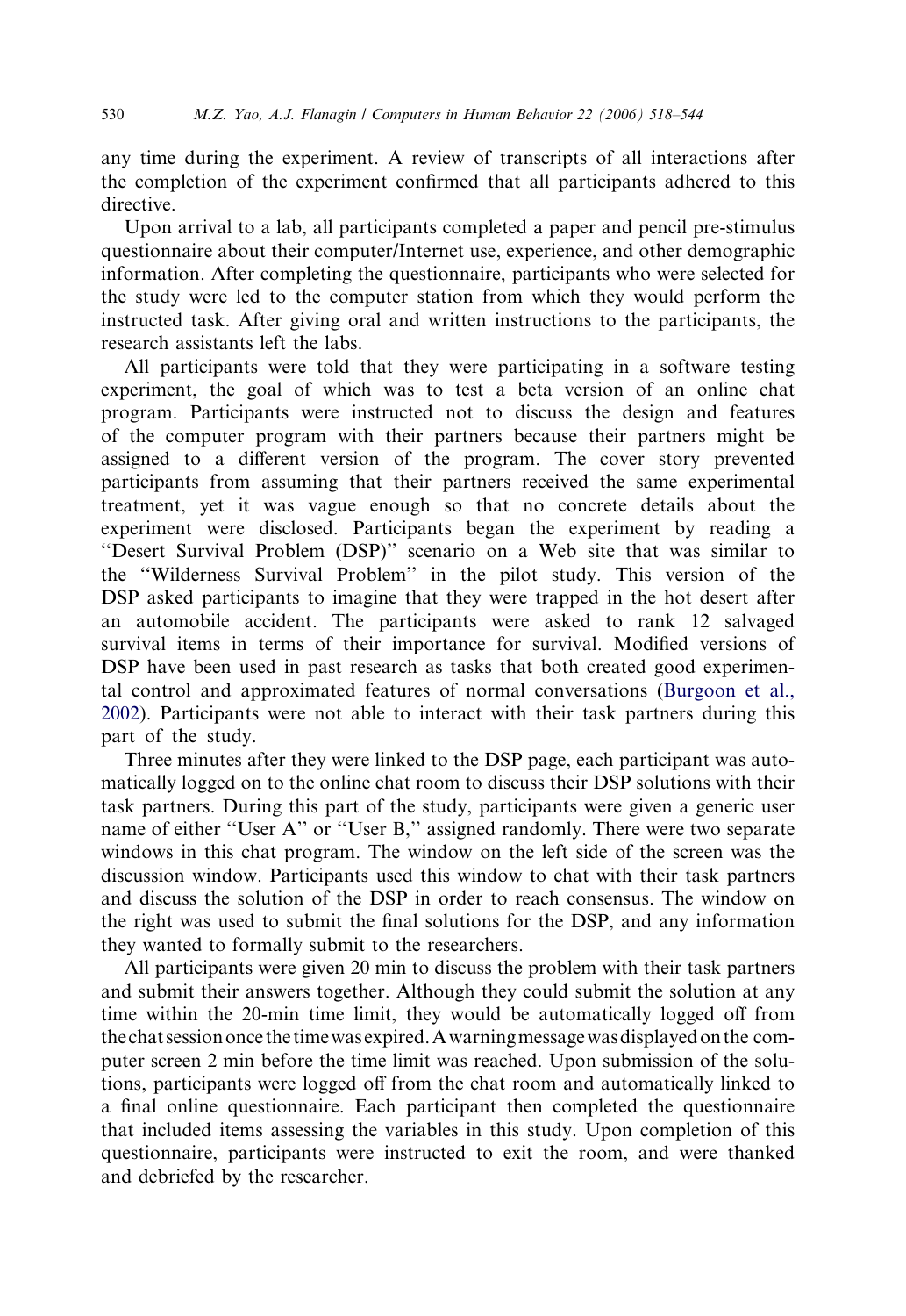# 5.1.3. Measures

5.1.3.1. Private and public self-awareness. As a manipulation check, five Likert-type items (Cronbach's  $\alpha$  = .56) that were selected and modified from Buss'[s \(2001\)](#page-24-0) Self Consciousness Scale were included in the final questionnaire to check the effectiveness of the private self-awareness manipulation. To assess the effectiveness of the public self-awareness manipulation, five items (Cronbach's  $\alpha$  = .62) were selected from the public self-awareness scale used in the pilot study and included in the final questionnaire.<sup>3</sup>

5.1.3.2. Intimacy, task vs. social orientation, formality, and politeness. Items selected and modified from the Relational Communication Questionnaire ([Burgoon &](#page-24-0) [Hale, 1987\)](#page-24-0) were used to measure perceptions of communication partners' *inti*macy, task vs. social orientation, and formality. Each item was rated on a 7-point scale (1 = completely disagree, 7 = completely agree). *Intimacy* was measured by eight items (Cronbach's  $\alpha$  = .65). Task vs. social orientation was measured by four items (Cronbach's  $\alpha = .65$ ). Two items measured *formality*. In addition, participants were also asked to rate their partners on their politeness with a single item.

5.1.3.3. Attraction. Thirteen items from [McCroskey and McCain](#page-25-0)'s (1974) interpersonal attraction scale were selected and modified to measure participants' social attraction task attraction, and idealized physical attraction to their partners. Each item was rated on a 7-point Likert type scale  $(1 = \text{completely disagree}, 7 = \text{com-}$ pletely agree). Together these 13 items formed a reliable overall attraction measure  $(Chobach's = .80)$ . More specifically, this scale included three distinctive dimensions: social, task, and physical attraction. Measures of social attraction included five items (Cronbach's  $\alpha$  = .71). Measures of *task attraction* included five items (Cronbach's  $\alpha$  = .77). Although participants in this study were not able to visually see their partners, previous research suggests that individuals may still form impressions about others' physical appearance in CMC based on idealization (see [Walther,](#page-26-0) [1997](#page-26-0) for details). Therefore, three items were included to measure participants'  $phys$ ical attraction (Cronbach's  $\alpha$  = .85).<sup>4</sup>

<sup>&</sup>lt;sup>3</sup> Several factors might have contributed to the low reliability of these measures. First, private selfawareness may not be a conscious process. Thus, a self-report measure of this concept may not be accurate. Second, participants' self-awareness state may influence the answer to these questions. For example, a high private self-aware person may provide an accurate report of how he or she might have felt during the study. But a low private self-aware person, by definition, should not be able to provide accurate and consistent answers to these questions. For public self-awareness, a decrease in reliability from the pilot study is likely caused by the fact that these items required participants to think back about their feelings during the experiment and give an accurate report. In the pilot study, the 10 public self-awareness items were the only items in the final questionnaire so that participants were able to provide consistent answers once they started to think about their experience during the study.<br><sup>4</sup> Although five items were included in the final questionnaire to measure physical attraction, two

reversed items were dropped due to low reliability.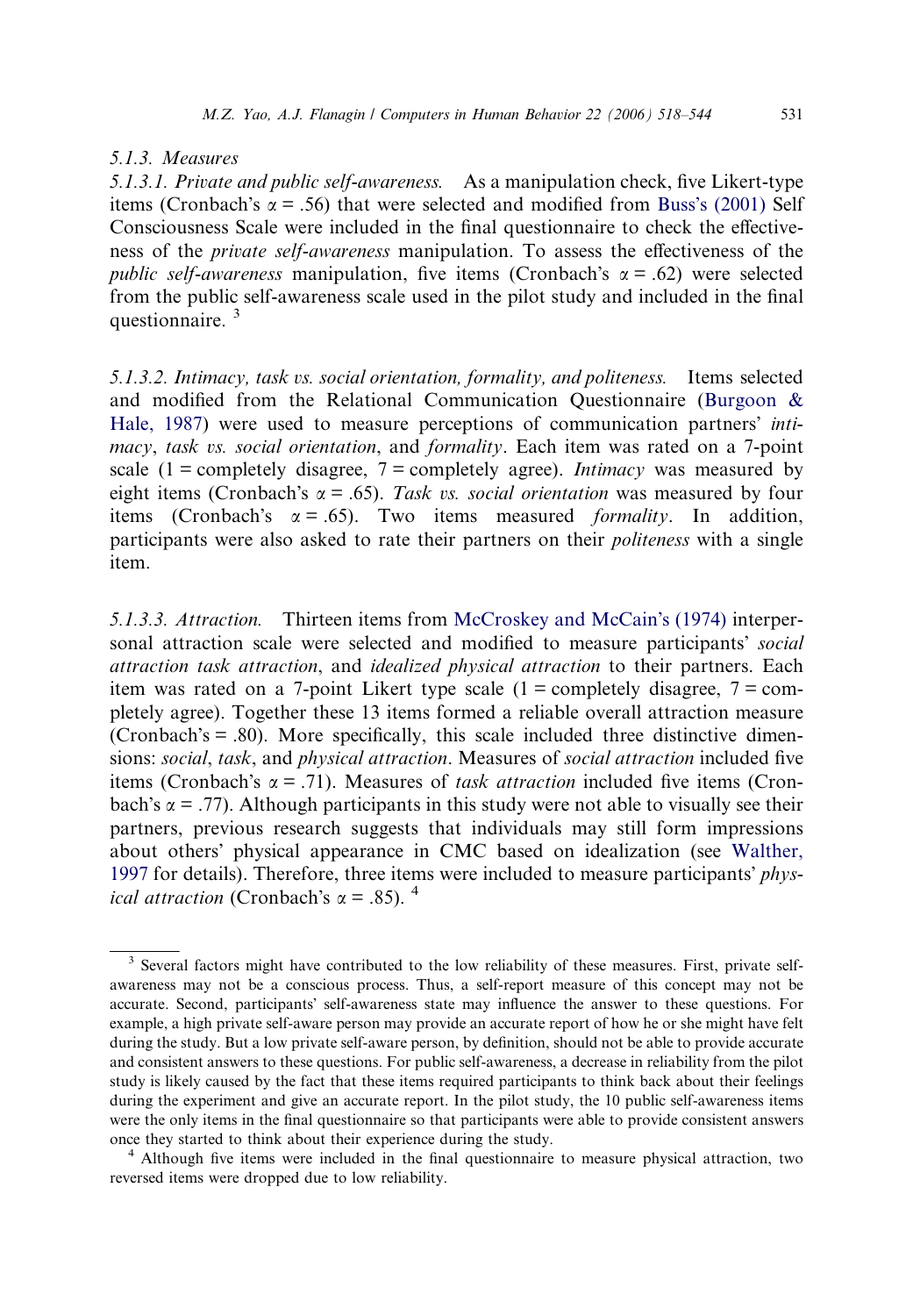5.1.3.4. Group identification. Participants reported their group identification on a reliable 9-item scale (Cronbach's  $\alpha$  = .86) constructed by the researchers. Each item was rated on a 7-point Likert scale  $(1 = \text{completely disagree}, 7 = \text{completely agree}).$ An average of the scores from these nine items was used as the overall group identification measure. Appendix [A](#page-21-0) lists all variable operations.

# 6. Results

### 6.1. Manipulation checks

To confirm the effectiveness of the experimental manipulations, two independent samples t tests were conducted on the private and public self-awareness measures. As expected, participants who saw their own images during the study  $(n = 52)$  reported higher levels of private self-awareness ( $M = 3.68$ ,  $SD = .99$ ) than those participants who did not get this treatment ( $n = 48$ ,  $M = 3.27$ ,  $SE = 1.09$ ),  $t(98) = -1.966$ ,  $p \leq 0.05$ . Individuals who received the public self-awareness heightening treatment  $(n = 50)$  reported significantly higher levels of public self-awareness  $(M = 3.50)$ ,  $SD = .93$ ) than individuals who did not receive the treatment ( $n = 50$ ,  $M = 2.96$ ,  $SD = 1.11$ ,  $t(98) = -2.676$ ,  $p < .01$ .

#### 6.2. Independence of observations

In order to ensure independence between conditions at different labs, experimental treatments scheduled for each location were counterbalanced so that participants in any cell were evaluated by individuals from all four experimental conditions. In addition, all participants were completely unaware of the treatments that their partners received, and identical procedures were used at both labs. To confirm that these procedures effectively guarded against any possible interdependence between conditions at different labs, a 2 (lab A, un-heightened/heightened private self-aware $n$ ess)  $\times$  2 (lab A, un-heightened/heightened public self-awareness)  $\times$  2 (lab B, un-heightened/heightened private self-awareness)  $\times$  2 (lab B, un-heightened/heightened public self-awareness) four factor multivariate analysis of variance (MANO-VA) was conducted on intimacy, social orientation, formality, politeness, attractions, and group identification scores. The goal of this analysis was to detect any possible interaction effects on any dependent measures between any two factors at different labs.

No interaction effects were found between private self-awareness (private) conditions at lab A and private conditions at lab B (Pillai's *Trace V* = .077,  $F(8, 79) = .82$ , ns, observed power = .35); private conditions at lab A and public self-awareness (public) conditions at lab B (Pillai's *Trace*  $V = .074$ ,  $F(8, 79) = .79$ , ns, observed power = .34); public conditions at lab A and private conditions at lab B (Pillai's *Trace V* = .136,  $F(8, 79) = 1.549$ , *ns*, observed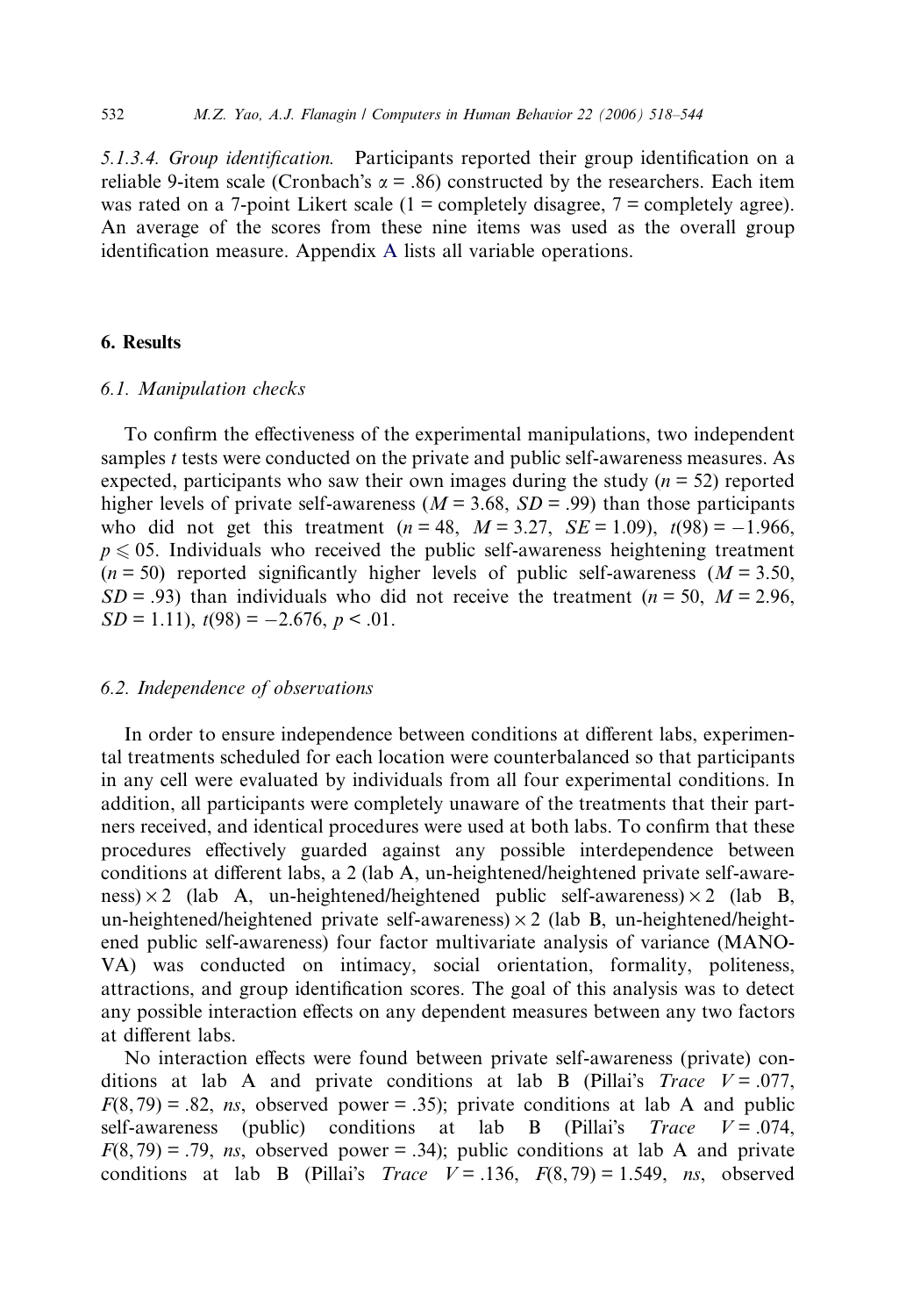power = .65); and public conditions at lab A and public conditions at lab B (Pillai's *Trace*  $V = .045$ ,  $F(8.79) = .48$ , *ns*, observed power = .21). Based on these nonsignificant results with moderate levels of observed power, conditions at each lab were sufficiently independent from any conditions at the other lab, enabling data from both labs to be collapsed into a single 2 (un-heightened/heightened private self-awareness)  $\times$  2 (un-heightened/heightened public self-awareness) factorial design for hypotheses testing.

In addition, participants were paired with partners who were also in one of the four experimental conditions, creating a total of 10 different types of dyadic combinations (i.e., control/control, control/private, control/public, control/both, private/ public, private/private, private/both, public/public, public/both, and both/both). To determine any unique effects stemming from the various dyadic combinations, a hierarchical regression model was tested, wherein the two treatment conditions (private and public self-awareness) and the interaction term were effect-coded and entered into the first block of a regression model; 10 types of dyadic combinations were dummy-coded into nine variables and entered into the second block of this regression model. The results showed that the addition of the second block of variables did not provide any significant contribution to the regression models, indicating that the dyadic combinations present in this study did not account significantly for the study's main findings.

## 6.3. Hypothesis testing and post hoc results

Due to high intercorrelations among dependent measures, Hypotheses  $1_{a-e}$  were tested by a MANOVA of intimacy, social orientation, formality, and politeness scores reported by participants' partners, with private and public self-awareness conditions as two fixed factors. No support was found for these hypotheses: there was no main effect for private self-awareness (Wilks'  $A = .887$ ,  $F(4, 92) = .29$ , ns), no main effect for public self-awareness (Wilks'  $A = .296$ ,  $F(4, 92) = 1.25$ , ns), and no interaction effect between the two factors (Wilks'  $A = .794$ ,  $F(4, 92) = .42$ , ns) on any of the dependent measures.

The second set of hypotheses predicted that heightened private self-awareness and heightened public self-awareness would both have a positive influence on participants' social attraction rating given by their partners. To test these hypotheses, a univariate analysis of variance (ANOVA) was conducted on social attraction scores reported by participants' partners, with private and public self-awareness conditions as fixed factors. As predicted by Hypothesis  $2<sub>a</sub>$ , individuals in the heightened private self-awareness conditions ( $M = 5.23$ ,  $SD = .14$ ) received higher social attraction scores from their partners than individuals in the un-heightened private conditions ( $M = 4.79$ ,  $SD = .14$ ),  $F(1, 96) = 4.3$ ,  $p < .05$ . However, Hypothesis  $2<sub>b</sub>$  was not supported—no significant main effect was found for public selfawareness,  $F(1, 96) = .08$ , *ns.* A marginally significant interaction effect between private and public self-awareness was found,  $F(1, 96) = 3.24$ ,  $p = .075$ , such that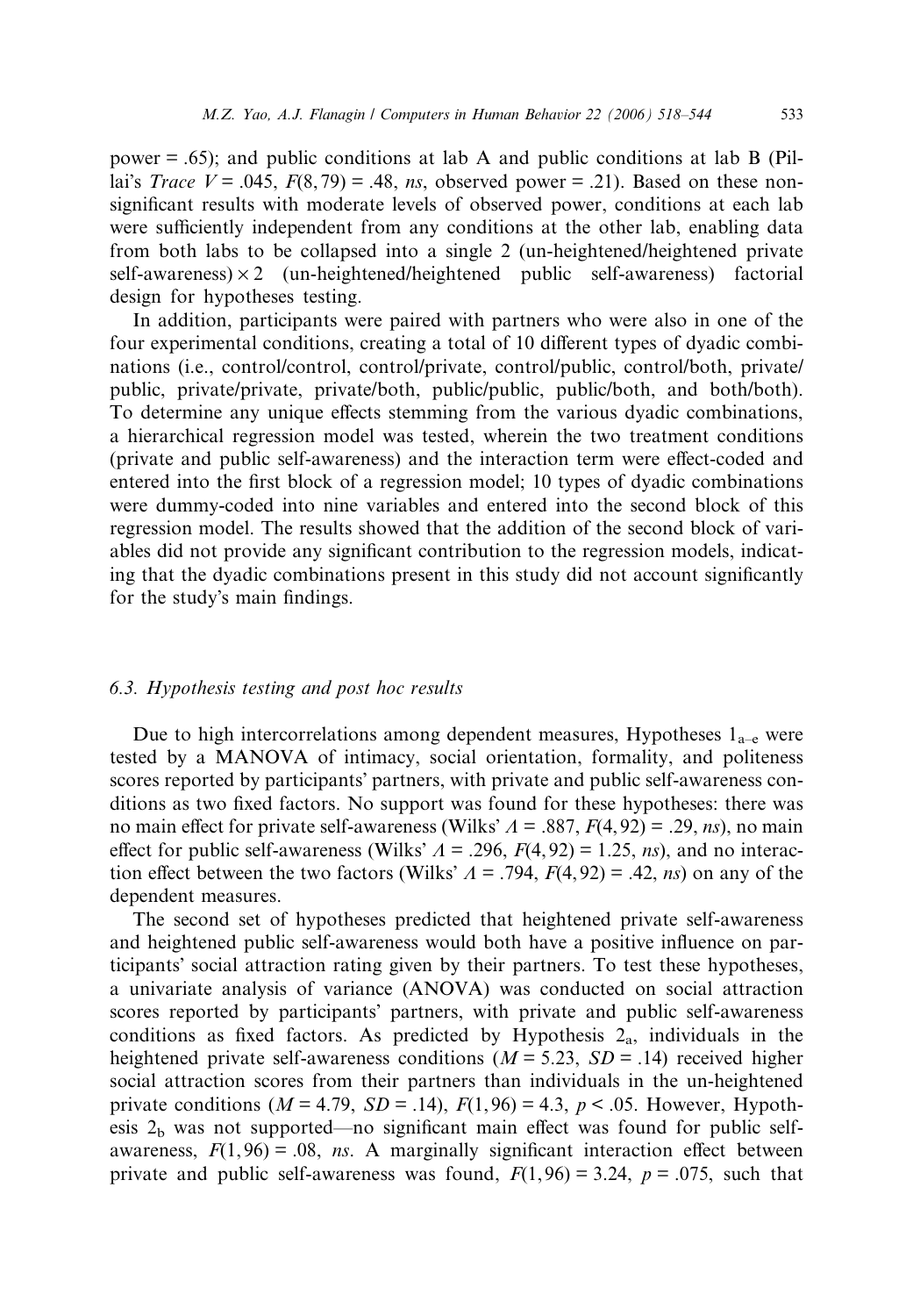heightened private self-awareness combined with un-heightened public self-awareness rendered the greatest social attraction ( $M = 5.4$ ,  $SD = .19$ ), whereas the control condition (neither private nor public self-awareness was enhanced) rendered the least social attraction score ( $M = 4.58$ ,  $SD = .21$ ). This interaction is illustrated in Fig. 1.

Hypotheses  $3_{a-b}$  predicted that heightened public self-awareness would cause participants to report greater group identification and heightened private self-awareness would have the opposite effect. An ANOVA performed on group identification scores reported by participants with private and public self-awareness conditions as the fixed factors showed no support for these hypotheses. There was no main effect for private self-awareness,  $F(1, 94) = .10$ , *ns*, no main effect for public selfawareness,  $F(1, 94) = .19$ , *ns*, and no interaction effect between the two factors,  $F(1, 94) = .32$ , ns.

To probe the results further, several post hoc tests were conducted. ANOVAs were performed on social versus task orientation, politeness, and physical, task,



Fig. 1. Interaction of private self-awareness by public self-awareness on social attraction. Note: Depicted scale is truncated from its original 7-point range.  $-\Box$ , public self-awareness un-heightened;  $-\blacksquare$ -; public self-awareness heightened.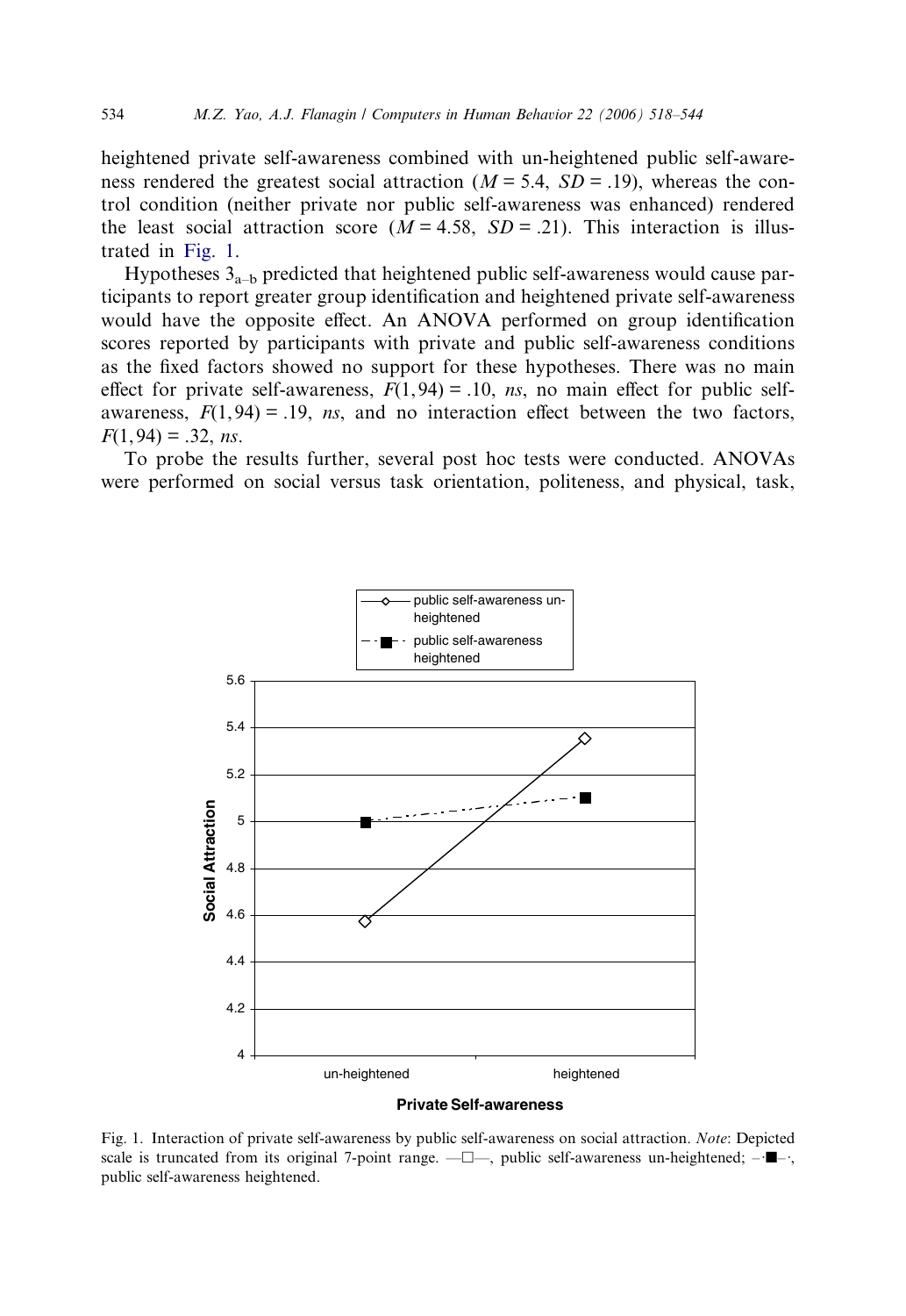

Fig. 2. Interaction of private self-awareness by public self-awareness on physical attraction. Note: Depicted scale is truncated from its original 7-point range.  $-\Box$ , public self-awareness un-heightened; – •■ – •, public self-awareness heightened.

and overall attraction. Analyses showed no significant effects for overall attraction and task attraction. However, a significant main effect on physical attraction was found for public self-awareness  $(F(1, 96) = 5.3, p < .05)$ : Participants with heightened public self-awareness were perceived by their partners to be less physically attractive  $(M = 2.88, SD = .17)$  than those without heightened public selfawareness ( $M = 3.41$ ,  $SD = .17$ ). Additionally, a marginally significant interaction effect between private and public self-awareness was found,  $F(1, 96) = 3.67$ ,  $p = 0.058$ , as illustrated in Fig. 2. Individuals who got neither the private nor the public self-awareness heightening treatment received the highest physical attraction scores from their partners  $(M = 3.70, SD = .24)$ , whereas individuals with heightened public self-awareness alone received the lowest physical attraction ratings ( $M = 2.72$ ,  $SD = .24$ ). Also, individuals with heightened public selfawareness perceived their partners to be more socially oriented  $(M = 1.91$ ,  $SD = .11$ ) than participants in un-heightened public self-awareness conditions  $(M = 1.59, SD = .11), F(1, 96) = 4.26, p < .05.$  Finally, participants in heightened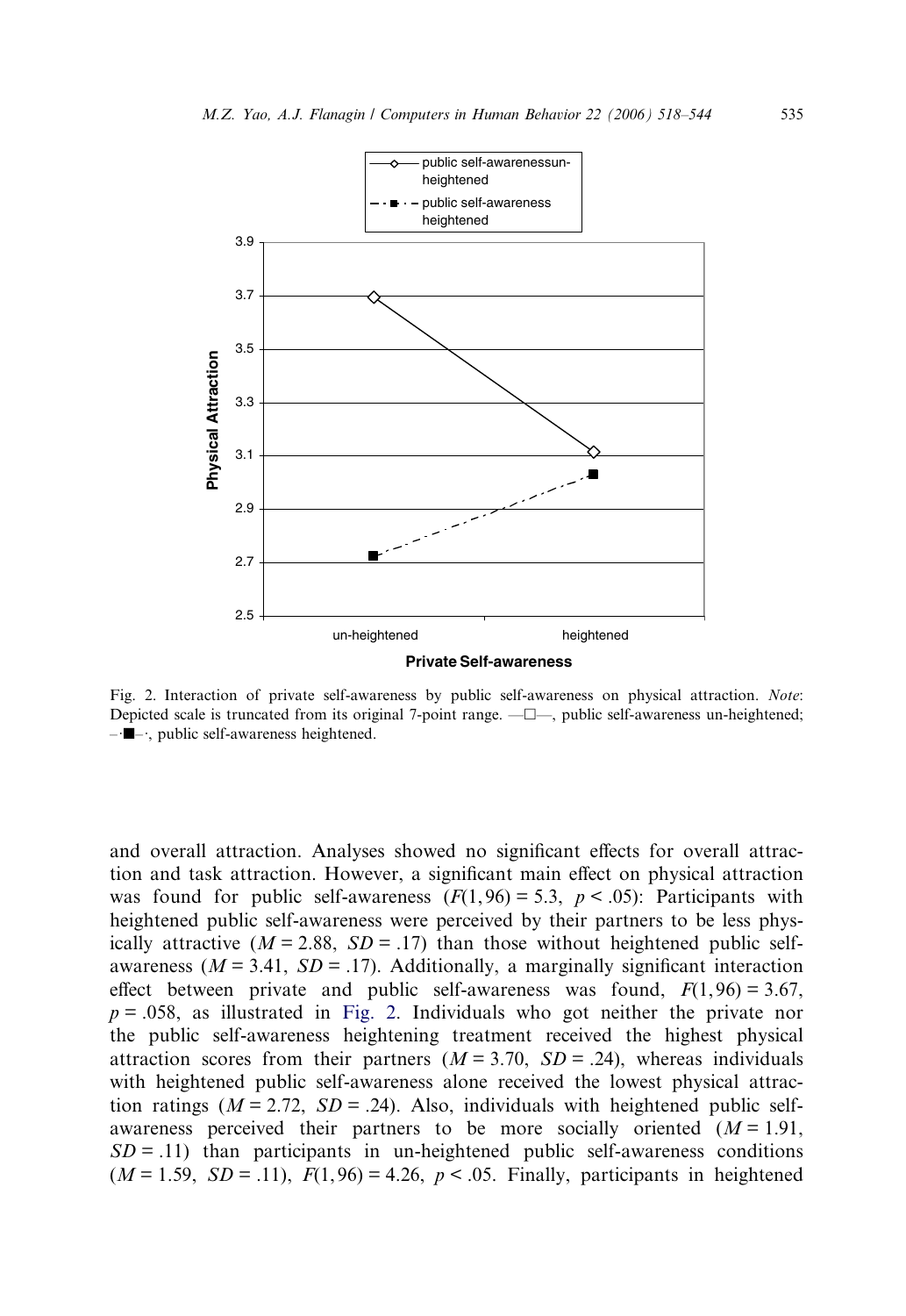public self-awareness conditions were rated less polite  $(M = 5.4, SD = .20)$  than those in un-heightened public self-awareness conditions  $(M = 6.0, SD = .20)$ ,  $F(3, 96) = 4.01, p < .05.$ 

# 7. Discussion

Three sets of hypotheses, each derived from prevalent perspectives on behavior in computer-mediated environments, were proposed to test the effects of users public and private self-awareness in CMC. Findings showed mixed support for the influence of self-awareness on common outcomes of computer-mediated interaction. Results suggest that levels of public and private self-awareness in short-term, text-based, synchronous CMC do not influence individuals' more substantial assessments such as those regarding intimacy and group identification, but that self-awareness has a strong influence in this environment on perceptions of attractiveness, politeness, and social versus task orientation. Overall, data from this study demonstrate that, beyond current perspectives that focus on time, anonymity, and synchronicity, understanding the underlying psychological mechanisms that may cause individuals to alter their behaviors is important in assessing CMC interaction.

Contrary to what the deindividuation perspective has argued, a lack of private and public self-awareness in this study did not automatically lead to impersonal tendencies in CMC. Indeed, politeness actually decreased under conditions of heightened public self-awareness. Additionally, this study provided strong support for the hyperpersonal perspective: participants with heightened private self-awareness, especially when combined with lower levels of public self-awareness, were perceived by their communication partners to be more socially attractive. Moreover, participants with low private and low public self-awareness were perceived to be the least socially attractive. Collectively, these findings suggest that private self-awareness, effectively heightened by participants' own images displayed on the computer monitor, may prime individuals to focus on self-presentation strategies that emphasize those dimensions of ones personality that define them as unique individuals and that, in turn, may bolster their attractiveness in the eyes of communication partners. Partners of these participants were able to form favorable impressions in a completely anonymous environment based on less than 20 min of synchronous CMC interaction, lending strong support to the notion of the idealization of others, as proposed by hyperpersonal theory ([Walther, 1992, 1994, 1996\)](#page-26-0).

Results of this study also show that public self-awareness does not necessarily operate in the same manner as private self-awareness. Contrary to the pattern of expectations, heightened public self-awareness resulted in lower levels of perceived physical attractiveness (especially when combined with low private self-awareness), indicating that in this environment perhaps paying undue attention to the perceived expectations of a supposed audience can be detrimental.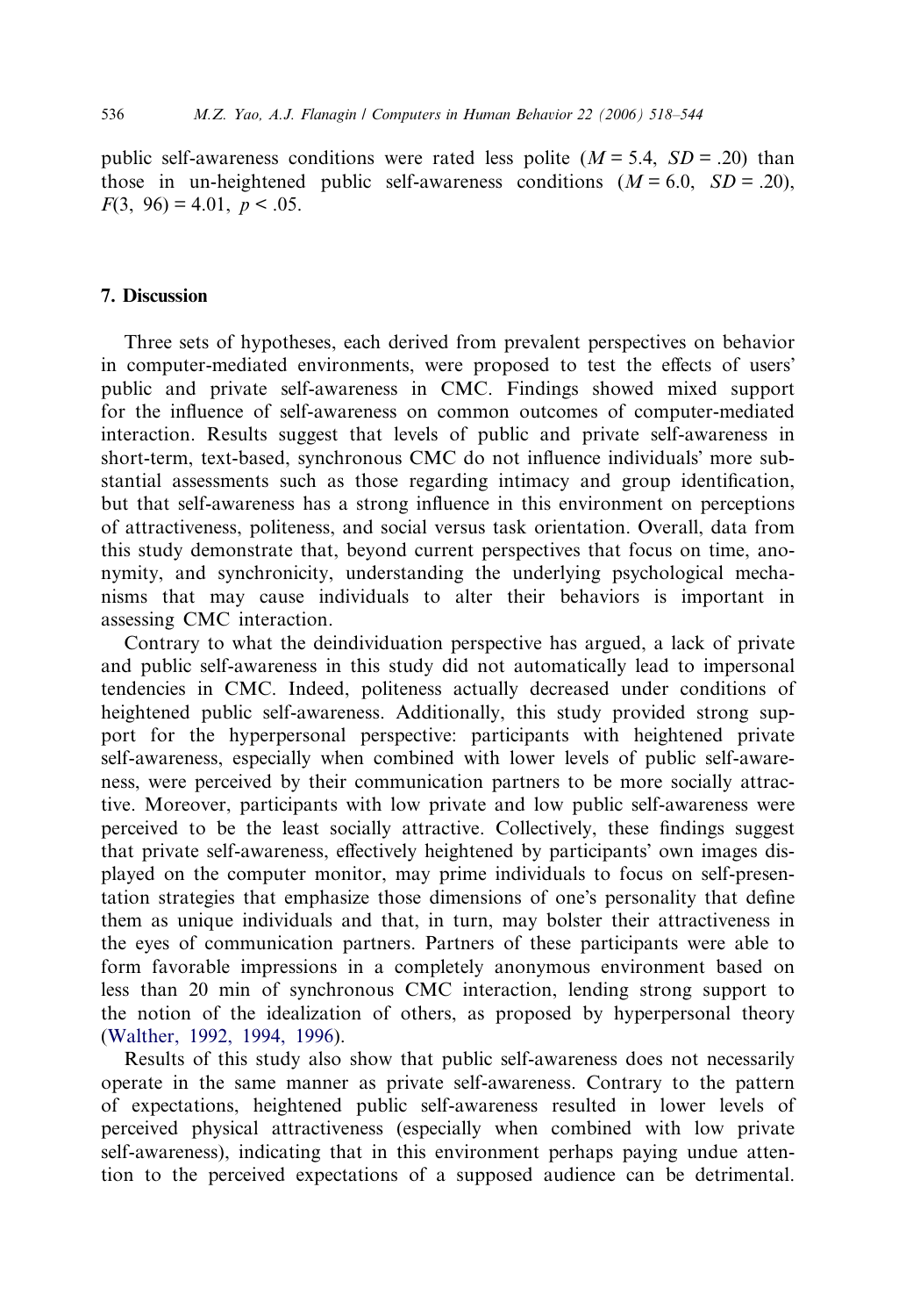Indeed, physical attractiveness was actually highest under conditions when neither public nor private self-awareness was heightened. Alternatively, recalling that participants with heightened public self-awareness were perceived as less polite, and perceived their partners to be more socially (versus task) oriented, it is possible that individuals were found to be less physically attractive as a result of their behavior toward their partners: perhaps they felt frustrated with their partner's social, versus task, focus and, as a result, were less polite toward them, causing others to view them as less physically attractive. However, because the current study was not specifically designed to test these effects, this conclusion remains speculative until future research addresses these questions directly.

To advance the domain of CMC research, the lack of support for many of this studys hypotheses needs also to be considered. For example, it was proposed that heightened private self-awareness in CMC would cause users to become less formal, more intimate, and more socially oriented, whereas heightened public selfawareness would reverse such tendencies. However, these predictions were not supported. In fact, even though all participants were rated by their partners as very polite (mean score of 5.71 on a 7-point scale) participants with heightened public self-awareness actually were perceived to be less polite than other participants. Because comparisons were not made with FtF interactions, this finding does not necessarily contradict the deindividuation perspective [\(Kiesler et al.,](#page-24-0) [1984; Siegel et al., 1986\)](#page-24-0), but it does suggest that lack of self-awareness may not affect deindividuation directly.

Furthermore, heightened private and public self-awareness were proposed to impact a person's sense of group identification. Public self-awareness shifts one's focus of attention to the public aspects of the self whereas private self-awareness shifts the focus of the attention to the private aspects of the self. Being publicly self-aware, a person often has to evaluate the appropriateness of actions in a given social situation. We thus predicted that heightened public self-awareness would lead to heightened group identification and heightened private self-awareness would decrease group identification. However, results did not support either of these predictions.

This lack of support has several theoretical implications for the SIDE model. First, this suggests that being aware of the social aspects of one's self is not the same as having a salient group identity. It is possible that being aware of the proper social role in a given situation is a necessary, but not sufficient, condition to form a salient group identity. This is consistent with self-categorization theory ([Turner et al., 1987](#page-26-0)) which asserts that people define themselves through the process of meta-contrast, by which they group phenomena based on the magnitude of differences between intraand inter-group contrasts. In the present study, anonymity may have prevented individuals from having a useful frame of reference, enabling them to form strong group assessments.

Second, CMC research from the SIDE perspective (e.g., [Postmes et al., 1998,](#page-25-0) [2000, 2002; Reicher et al., 1995; Spears & Lea, 1992, 1994](#page-25-0); Spears & Postmes, 1995) suggests that very little social information about others is required for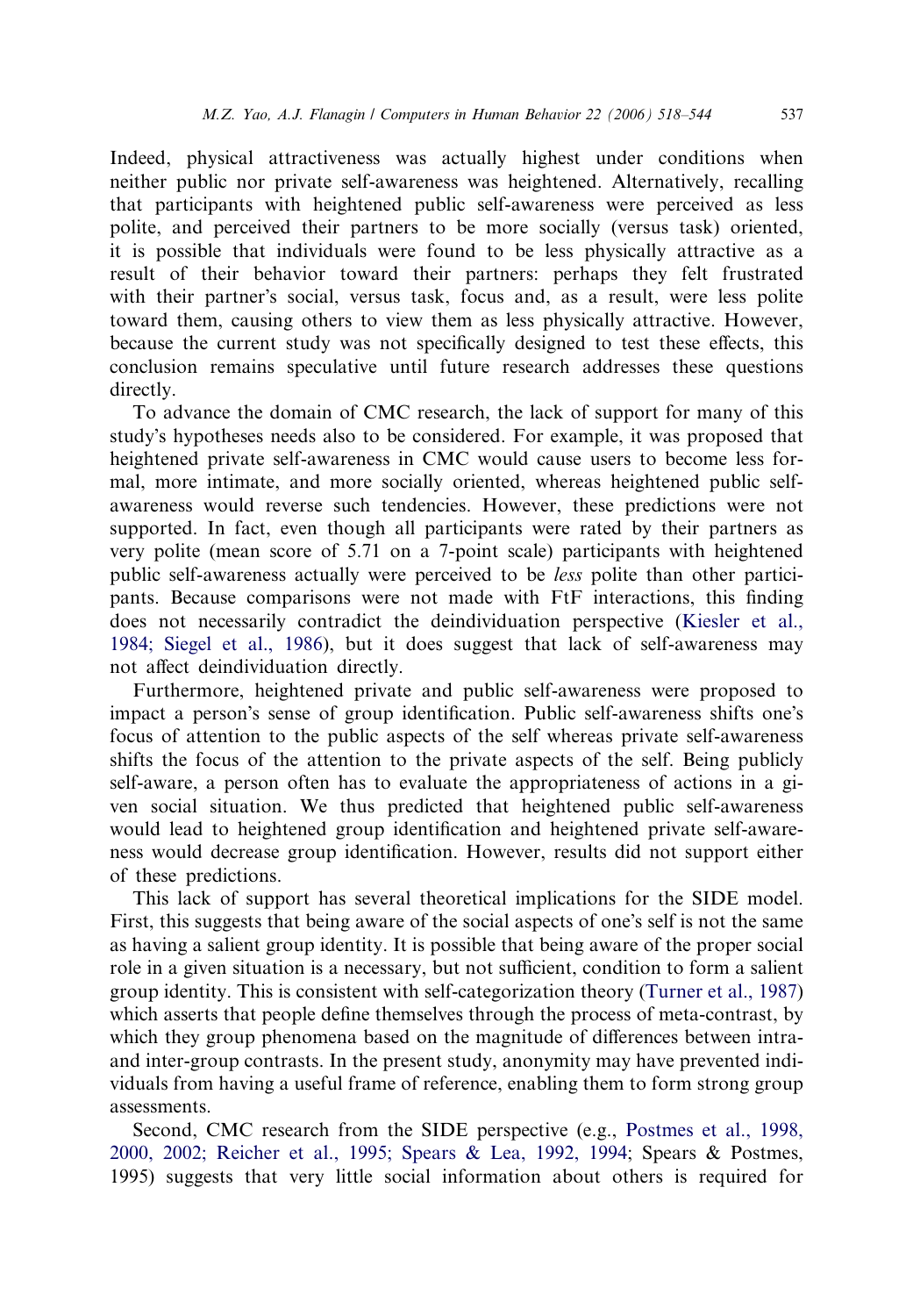an individual to have a salient group or individual identity. However, given that group identities were often induced by researchers in studies from the SIDE perspective, it is unclear under what conditions people would be motivated to seek information about others. Could it be that although self-awareness may not directly influence an individual's social identity, it may determine the ways in which an individual seeks information about others? Due to the time limit in the current study, participants may not have been able to acquire sufficient knowledge about their partners through their interactions to engage in meaningful social comparisons. To explore this more directly, the relationship between social identity and self-awareness in the CMC context should be investigated in future research.

Finally, although past research has shown that individuals using CMC tend to exhibit increased levels of private self-awareness and reduced public self-awareness, which has been shown to result in negative evaluations of the social context and one's partner [\(Matheson & Zanna, 1988, 1990\)](#page-25-0), similar negative results were not found in this study. Rather, intimacy, formality, and politeness were largely unaffected by levels of public self-awareness (except as already noted). One possible explanation is that whereas Matheson and Zanna uncovered differences in self-awareness as compared to FtF communication, in this study levels of self-awareness were manipulated within CMC. Thus, although reductions in public self-awareness may be meaningful as compared to face-to-face contexts, differences in public self-awareness within CMC may be less profound and less influential. This suggests that cross-media comparisons accentuate differences in self-awareness more than intra-medium self-awareness distinctions.

Overall, this study serves to highlight the role of psychological phenomena in computer-mediated interaction, as manifested in differences in public and private self-awareness. By heightening levels of self-awareness in text-based, anonymous CMC, task partners' assessments of an individual's politeness, social attractiveness, and physical attraction were altered. These modifications were generally supportive of hyperpersonal theory [\(Walther, 1996\)](#page-26-0), did not support predictions stemming from strict deindividuation views [\(Kiesler et](#page-24-0) [al., 1984; Siegel et al., 1986; Sproull & Kiesler, 1991](#page-24-0)), and offered insight into research from the SIDE perspective that emphasizes the role of group salience as the source of behavior in CMC (e.g., [Postmes et al., 1998;](#page-25-0) [Reicher et al., 1995; Spears & Lea, 1992, 1994;](#page-25-0) Spears & Postmes, 1995). Future research can capitalize on these findings by considering the role of self-awareness, most likely as a mediating variable, in explanations of individuals' behavior in the increasingly prominent domain of computer-mediated interpersonal communication.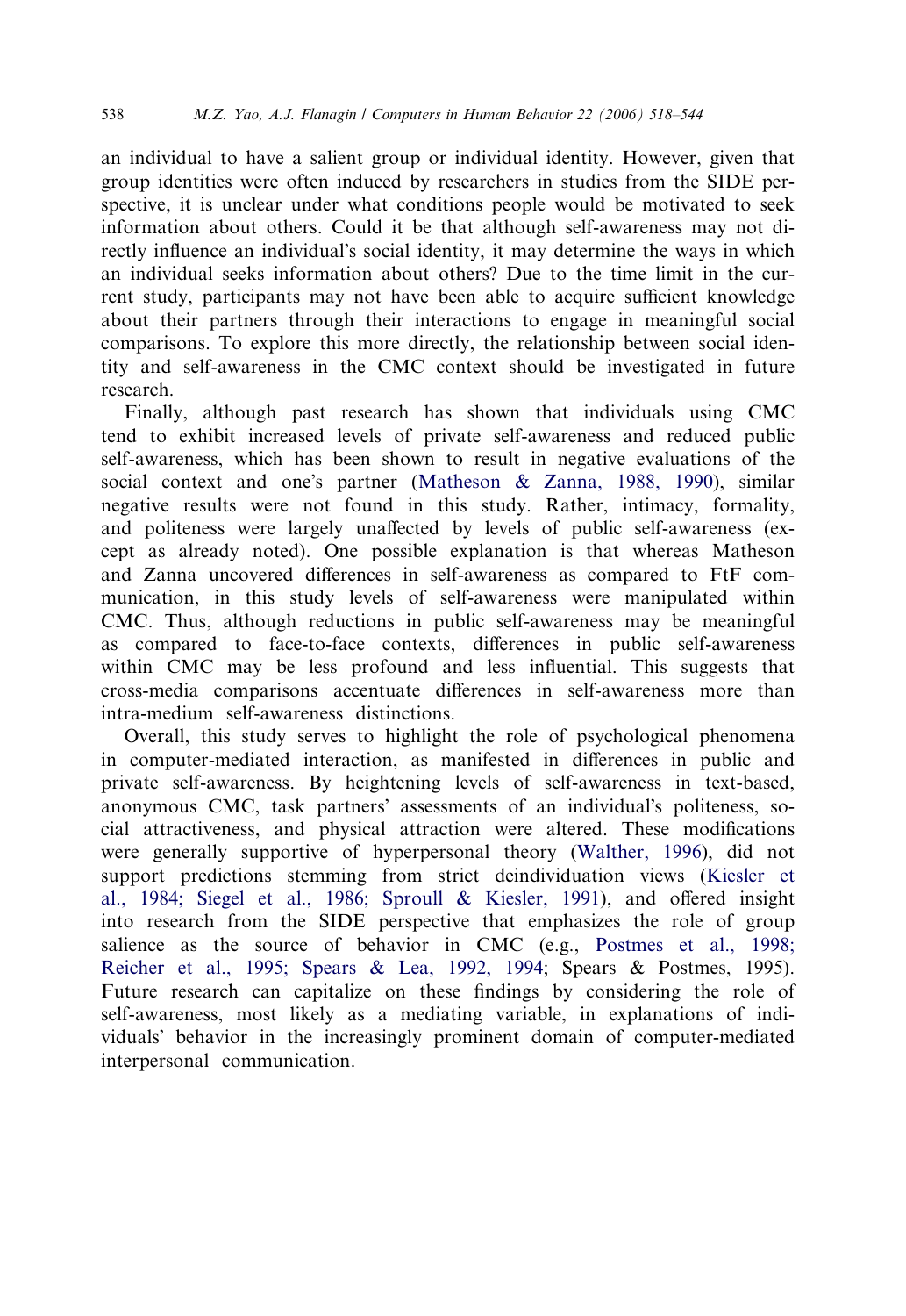<span id="page-21-0"></span>

|  | Appendix A. |  |  | Variable operationalization summary |  |
|--|-------------|--|--|-------------------------------------|--|
|--|-------------|--|--|-------------------------------------|--|

| Variable                                                         | Items                                                                                                                                                                                                                                                                                                                                                                                                                                                                                                                                                                                                          | $\alpha$ |
|------------------------------------------------------------------|----------------------------------------------------------------------------------------------------------------------------------------------------------------------------------------------------------------------------------------------------------------------------------------------------------------------------------------------------------------------------------------------------------------------------------------------------------------------------------------------------------------------------------------------------------------------------------------------------------------|----------|
| Public self-awareness<br>(used in the pilot study)               | I was concerned about how others might judge my appearance during the<br>study<br>I was trying to make a good impression during the study<br>I felt that no one cared about me during the study*<br>I was concerned about my appearance during the study<br>I was concerned about how I should act during the study<br>I was concerned about how others might view me during the study<br>I was afraid that others may form bad impressions about me during the<br>study<br>I felt that someone was watching me during the study<br>I did not care about how I should act in front of others during the study* | .90      |
| Private self-awareness<br>(manipulation check in the main study) | During the study I was very aware of the way my mind works when I<br>worked through the problem<br>During the study I found myself paying attention to changes in my mood<br>During the study, I found myself attending to my inner feelings<br>During the study I felt that I was trying to figure myself out<br>During the study, I felt that I was watching myself                                                                                                                                                                                                                                          | .56      |
| Public self-awareness<br>(manipulation check in the main study)  | I was concerned about how others might view me during the study<br>I was concerned about how others might judge my appearance during the<br>study<br>I felt that no one cared about me during the study*<br>I was afraid that others may form bad impression about me during the<br>study<br>I felt that someone was watching me during the study<br>(continued on next page)                                                                                                                                                                                                                                  | .62      |

539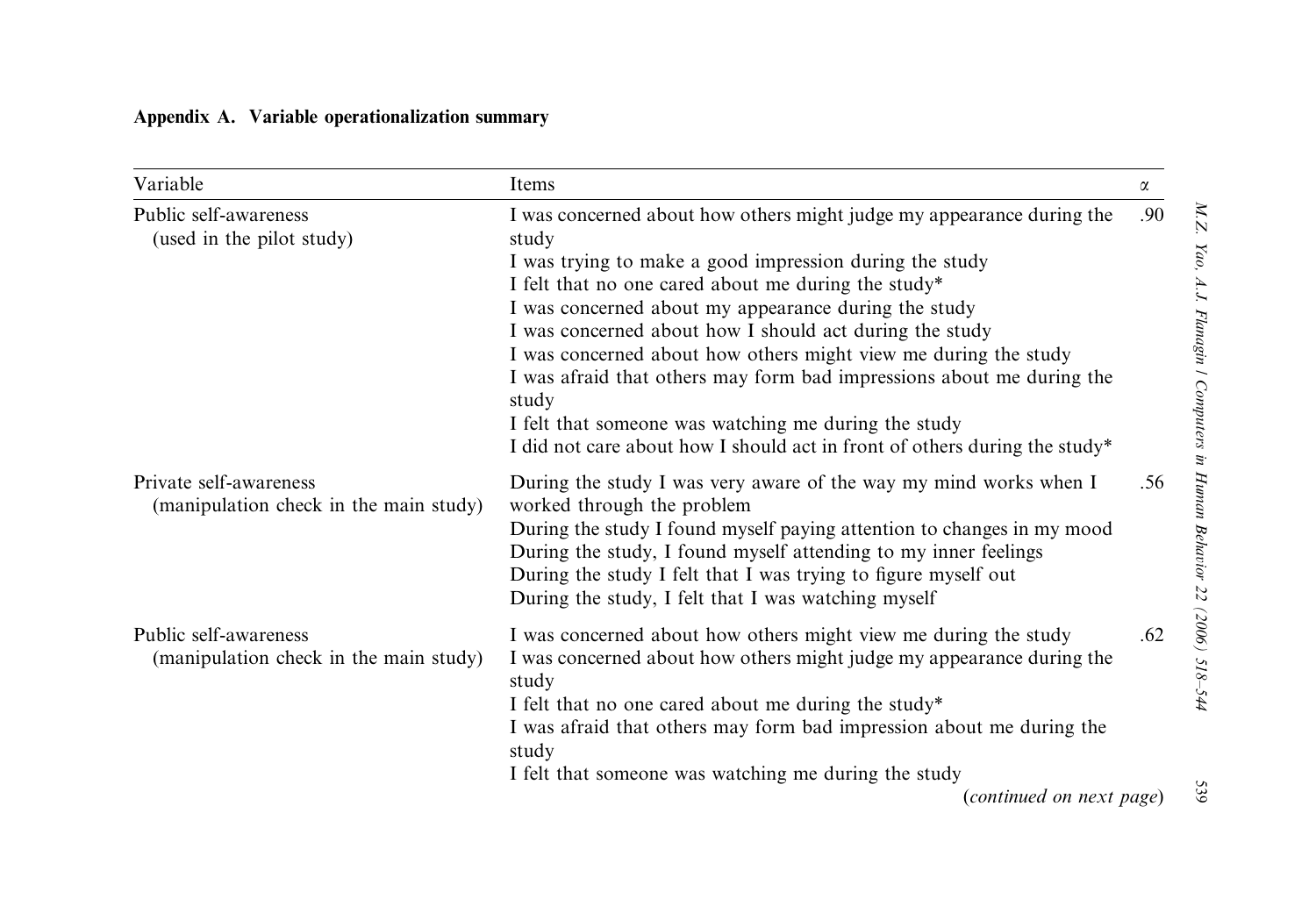|  |  |  | <b>Appendix A</b> ( <i>continued</i> ) |
|--|--|--|----------------------------------------|
|--|--|--|----------------------------------------|

| Variable                | Items                                                                                                                                                                                                                                                                                                                                                                                                                       | $\alpha$ |
|-------------------------|-----------------------------------------------------------------------------------------------------------------------------------------------------------------------------------------------------------------------------------------------------------------------------------------------------------------------------------------------------------------------------------------------------------------------------|----------|
| Intimacy                | My task partner was sincere<br>My task partner was unresponsive to my ideas*<br>My task partner wanted to win my approval<br>My task partner did not care if I liked him/her*<br>My task partner wanted me to trust him/her<br>My task partner seemed to desire further conversation with me<br>My task partner made the conversation seem intimate<br>My task partner was willing to self-disclose personal thoughts to me | .65      |
| Social/task orientation | My task partner was more interested in a social conversation than the<br>task at hand<br>My task partner was more interested in working on the task at hand than<br>having a social conversation*<br>My task partner wanted to stick to the main purpose of the interaction*<br>My task partner was very work-oriented*                                                                                                     | .65      |
| Formality               | My partner made the interaction very formal<br>My task partner wanted the discussion to be casual*                                                                                                                                                                                                                                                                                                                          | .77      |
| Politeness              | My task partner was very polite                                                                                                                                                                                                                                                                                                                                                                                             | n/a      |
| Social attraction       | I think my task partner could be a friend of mine<br>It would be difficult to meet and talk with my task partner*                                                                                                                                                                                                                                                                                                           | .71      |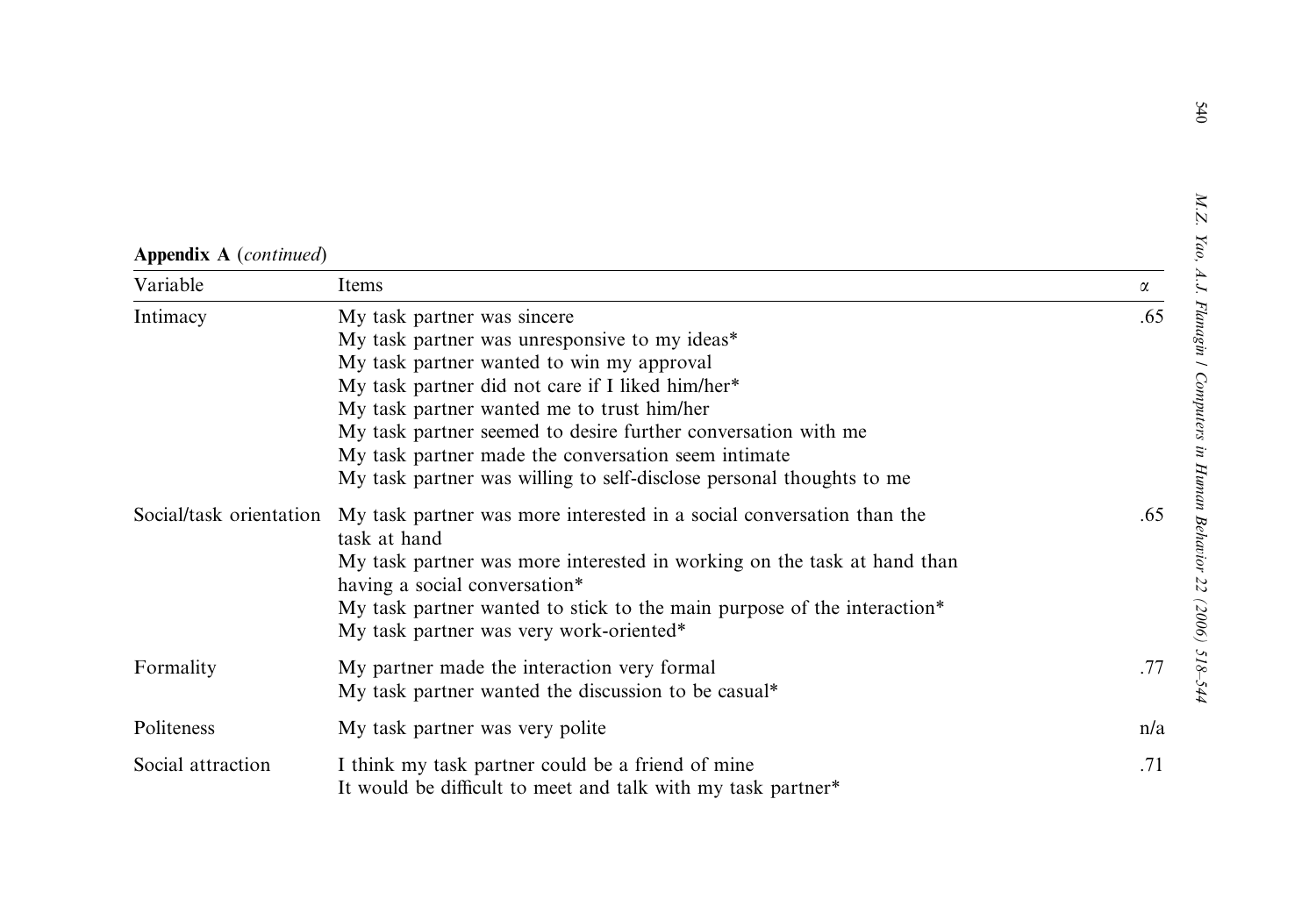|                      | My task partner just would not fit into my circle of friends*<br>My task partner and I could never establish a personal friendship with<br>each other <sup>*</sup><br>I would like to have a friendly chat with my task partner                                                                                                                                                                                                                                                                                                                                                                                |     |  |
|----------------------|----------------------------------------------------------------------------------------------------------------------------------------------------------------------------------------------------------------------------------------------------------------------------------------------------------------------------------------------------------------------------------------------------------------------------------------------------------------------------------------------------------------------------------------------------------------------------------------------------------------|-----|--|
| Task attraction      | My task partner is a typical goof-off*<br>I feel confident in my task partner's ability to get the job done<br>If I wanted to get things done, I could probably depend on my task partner<br>I could not get anything accomplished with my task partner*<br>My task partner would be a poor problem solver*                                                                                                                                                                                                                                                                                                    | .77 |  |
| Physical attraction  | I think my task partner must be quite handsome (pretty)<br>My task partner must be very sexy looking<br>I think my task partner must be physically attractive                                                                                                                                                                                                                                                                                                                                                                                                                                                  | .85 |  |
| Group identification | My task partner worked as hard as I did to solve the puzzle<br>During the study, I felt that I could identify with my task partner<br>During the study, I felt that my task partner and I worked well as a team<br>I would like to work with my task partner again in the future<br>My task partner and I did not work well together at all*<br>I could have completed this task by myself*<br>I would not rely on my task partner to complete a similar task*<br>I felt positive about working with my task partner<br>I felt that my task partner and I worked as separate individuals instead of as a team* | .86 |  |

Note. Items marked with an asterisk are reverse-coded.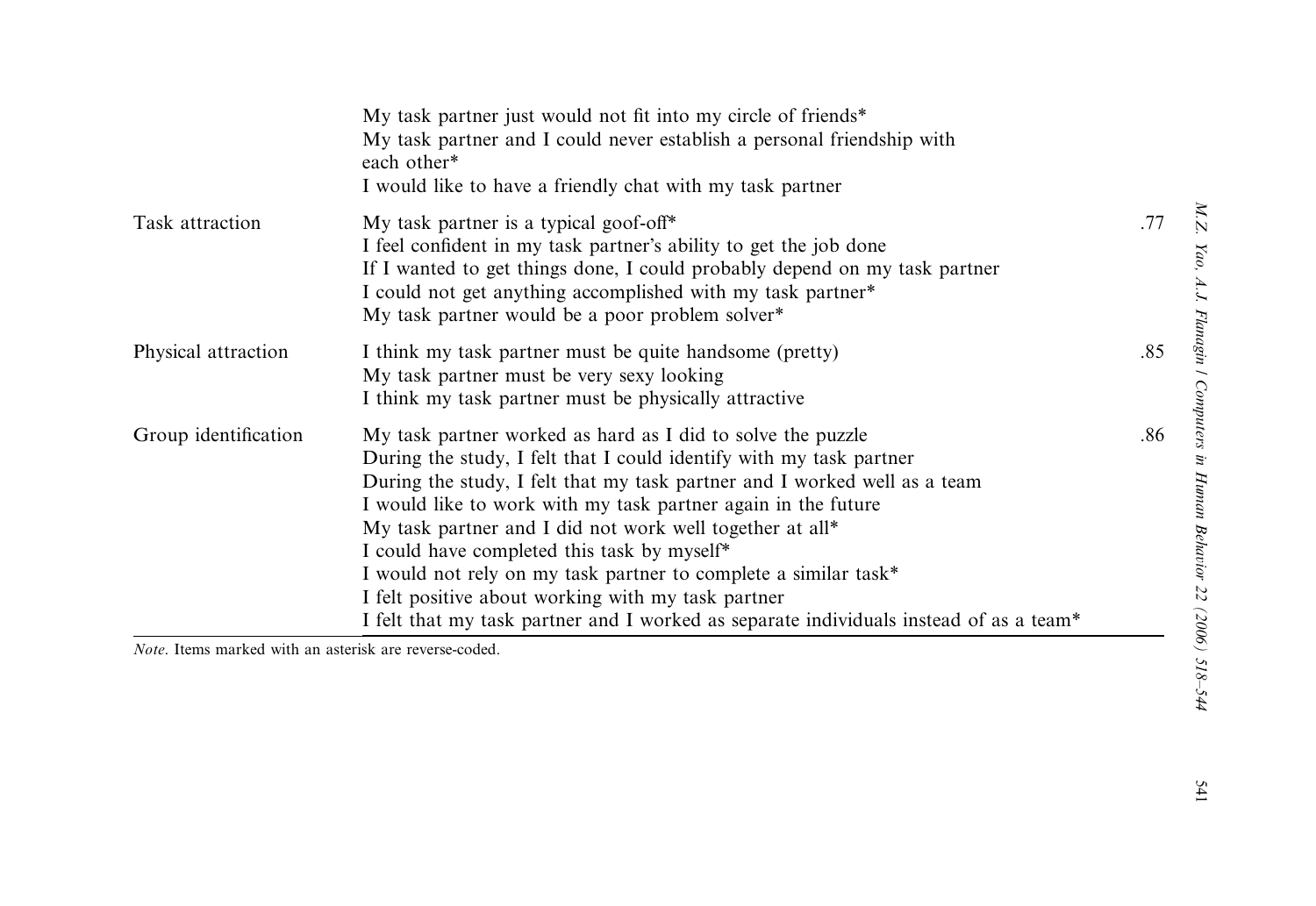### <span id="page-24-0"></span>**References**

- Abrams, D. (1990). How do group members regulate their behavior? An Integration of social identity theory and self-awareness theories. In D. Abrams & M. A. Hogg (Eds.), Social identity theory: Constructive and critical advances (pp. 89–112). London: Harvester Wheatsheaf and Springer.
- Abrams, D., & Brown, R. (1989). Self-consciousness and social identity: self-regulation as a group member. Social Psychology Quarterly, 52, 311-318.
- Adrianson, L. (2001). Gender and computer-mediated communication: group processes in problem solving. Computers in Human Behavior, 17, 71–94.
- Burgoon, J. K., & Hale, J. L. (1987). Validation and measurement of the fundamental themes of relational communication. Communication Monographs, 54, 19–41.
- Burgoon, J. K., Bonito, J. A., Ramirez, A., Jr., Dunbar, N. E., Kam, K., & Fischer, J. (2002). Testing the interactivity principle: effects of mediation, propinquity, and verbal and nonverbal modalities in interpersonal interaction. Journal of Communication. Special Issue: Research on the relationship between verbal and nonverbal communication: Emerging integrations, 52, 657–677.
- Buss, A. H. (2001). Psychological dimensions for the self. Thousand Oaks, CA: Sage.
- Carver, C. S., & Scheier, M. F. (1998). On the self-regulation of behavior. Cambridge: Cambridge University Press.
- Carver, C. S., & Scheier, M. F. (1999). Themes and issues in the self-regulation of behavior. In R. Wyer (Ed.), Perspectives on behavioral self-regulation (pp. 1–105). Mahwah, NJ: Erlbaum.
- Culnan, M. J., & Markus, M. L. (1987). Information technologies. In F. M. Jablin, L. L. Putnam, K. H. Roberts, & L. W. Porter (Eds.), Handbook of organizational communication: An interdisciplinary perspective (pp. 420–443). Newbury Park, CA: Sage.
- Diener, E. (1980). Deindividuation: the absence of self-awareness and self-regulate in group members. In O. Paulus (Ed.), The psychology of group influence (pp. 209–242). Hillsdale, NJ: Erlbaum.
- Duval, S., & Wicklund, R. A. (1972). A theory of objective self awareness. New York: Academic Press.
- Fenigstein, A., Scheier, M. F., & Buss, A. H. (1975). Public and private self-consciousness: assessment and theory. Journal of Consulting & Clinical Psychology, 43, 522–527.
- Festinger, L., Pepitone, A., & Newcomb, T. (1952). Some consequences of de-individuation in a group. Journal of Abnormal & Social Psychology, 47, 382–389.
- Franzoi, S. L., Davis, M. H., & Markwiese, B. (1990). A motivational explanation for the existence of private self-consciousness differences. Journal of Personality, 58, 641–659.
- Froming, W. J., Walker, G. R., & Lopyan, K. J. (1982). Public and private self-awareness: when personal attitudes conflict with societal expectations?. Journal of Experimental Social Psychology, 18, 476–487.
- Hogg, M. A., & Abrams, D. (1988). Social Identification: a social psychology of intergroup relations and group processes. London: Routledge.
- Ickes, W., Layden, M. A., & Barnes, R. D. (1978). Objective self-awareness and individuation: an empirical link. Journal of Personality, 46, 146-161.
- Ickes, W. J., Wicklund, R. A., & Ferris, C. B. (1973). Objective self-awareness and self esteem. Journal of Experimental Social Psychology, 9, 202–219.
- Insko, C. A., Worchel, S., Songer, E., & Arnold, S. E. (1973). Effort, objective self-awareness, choice, and dissonance. Journal of Personality & Social Psychology, 28, 262–269.
- Joinson, A. N. (2001). Self-disclosure in computer-mediated communication: the role of self-awareness and visual anonymity. European Journal of Social Psychology, 31, 177–192.
- Kiesler, S., Siegel, J., & McGuire, T. W. (1984). Social psychological aspects of computer-mediated communication. American Psychologist, 39, 1123–1134.
- Lea, M., & Spears, R. (1995). Love at first byte? Building personal relationships over computer networks. In J. Wood & S. Duck (Eds.). Under-studied relationships: Off the beaten track. Understanding relationship processes series (Vol. 6, pp. 197–233). Thousand Oaks, CA: Sage.
- Lea, M., O'Shea, T., Fung, P., & Spears, R. (1992). Flaming in computer-mediated communication: observations, explanations, implications. In M. Lea (Ed.), Contexts of computer-mediated communication (pp. 89–112). London: Harvester-Wheatsheaf.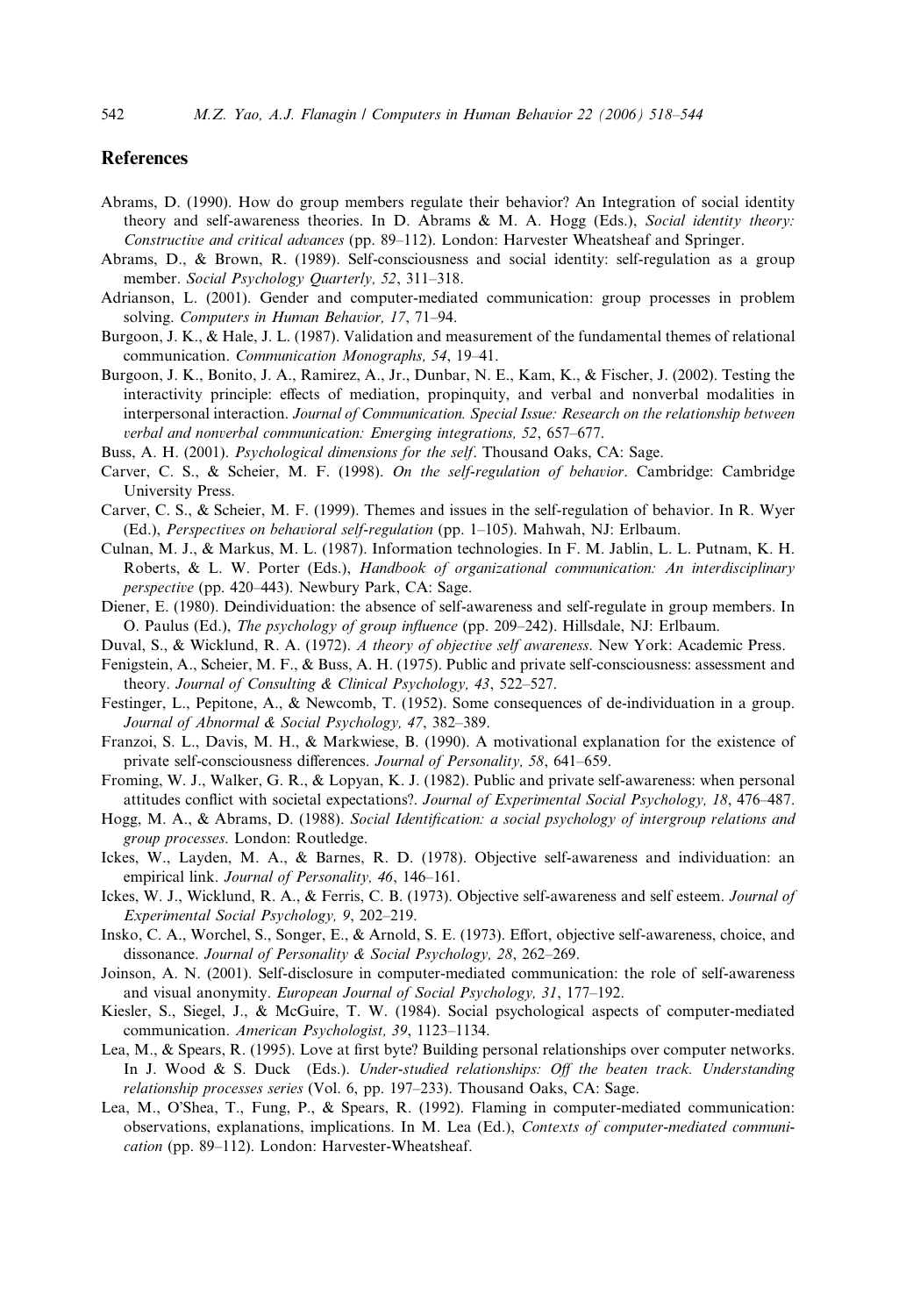- <span id="page-25-0"></span>Lee, E., & Nass, C. (2002). Experimental tests of normative group influence nad representation effects in computer-mediated communication: when interacting via computers differs from interacting with computers?. Human Communication Research, 28, 349–381.
- Matheson, K., & Zanna, M. P. (1988). The impact of computer-mediated communication on selfawareness. Computers in Human Behavior, 4, 221–233.
- Matheson, K., & Zanna, M. P. (1989). Persuasion as a function of self-awareness in computer-mediated communication. Social Behaviour, 42, 99–111.
- Matheson, K., & Zanna, M. P. (1990). Computer-mediated communications: the focus is on me. Social Science Computer Review, 8, 1–12.
- Mead, G. H. (1934). Mind, self and society: from the standpoint of a social behaviorist. Chicago: University of Chicago Press.
- McCroskey, J. C., & McCain, T. A. (1974). The measurement of interpersonal attraction. Speech Monographs, 41, 261–266.
- OSullivan, P. B., & Flanagin, A. J. (2003). Reconceptualizing flaming and other problematic messages. New Media & Society, 5, 69–94.
- Postmes, T., Spears, R., & Lea, M. (1998). Breaching or building social boundaries? SIDE-effects of computer-mediated communication. Communication Research, Special Issue: (Mis)communicating across boundaries, 25, 689–715.
- Postmes, T., Spears, R., & Lea, M. (2000). The formation of group norms in computer-mediated communication. Human Communication Research, 26, 341–371.
- Postmes, T., Spears, R., & Lea, M. (2002). Intergroup differentiation in computer-mediated communication: effects of depersonalization. Group Dynamics, 6, 3–16.
- Postmes, T., Spears, R., Sakhel, K., & de Groot, D. (2001). Social influence in computer-mediated communication: the effects of anonymity on group behavior. Personality  $\&$  Social Psychology Bulletin, 27, 1243–1254.
- Reicher, S. D., Spears, R., & Postmes, T. (1995). A social identity model of deindividuation phenomena. In W. Stroebe & M. Hewstone (Eds.). *European review of social psychology* (Vol. 6, pp. 161–198). Chichster: Wiley.
- Scheier, M. F. (1976). Self-awareness, self-consciousness, and angry aggression. Journal of Personality, 44, 627–644.
- Scheier, M. F., & Carver, C. S. (1977). Self-focused attention and the experience of emotion: attraction, repulsion, elation, and depression. Journal of Personality & Social Psychology, 35, 625–636.
- Scheier, M. F., & Carver, C. S. (1980). Private and public self-attention, resistance to change, and dissonance reduction. Journal of Personality & Social Psychology, 39, 390–405.
- Scheier, M. F., & Carver, C. S. (1988). A model of behavioral self-regulation: translating intention into action, Advances in experimental social psychology. Social psychological studies of the self: Perspectives and programs. (Vol. 21, pp. 303–346). San Diego, CA: Academic Press.
- Siegel, J., Dubrovsky, V., Kiesler, S., & McGuire, T. W. (1986). Group processes in computer-mediated communication. Organizational Behavior & Human Decision Processes, 37, 157–187.
- Singer, J. E., Brush, C. A., & Lublin, S. C. (1965). Some aspects of deindividuation: identification and conformity. Journal of Experimental Social Psychology, 1, 356–378.
- Spears, R., & Lea, M. (1992). Social influence and the influence of the 'social' in computer-mediated communication. In M. Lea (Ed.), *Contexts of computer-mediated communication* (pp. 30–65). London: Harvester-Wheatsheaf.
- Spears, R., & Lea, M. (1994). Panacea or panopticon? The hidden power in computer-mediated communication. Communication Research, 21, 427–459.
- Sproull, L., & Kiesler, S. B. (1991). Connections: new ways of working in the networked organization. Cambridge, MA: MIT Press.
- Tajfel, H., & Turner, J. C. (1979). An integrative theory of intergroup conflict. In W. G. Austin & S. Worchel (Eds.), The social psychology of intergroup relations (pp. 33–47). Monterey, CA: Brooks/Cole.
- Thatcher, A., & De LaCour, A. (2003). Small group decision-making in face-to-face and computermediated environments: the role of personality. Behaviour & Information Technology, 22, 203–218.